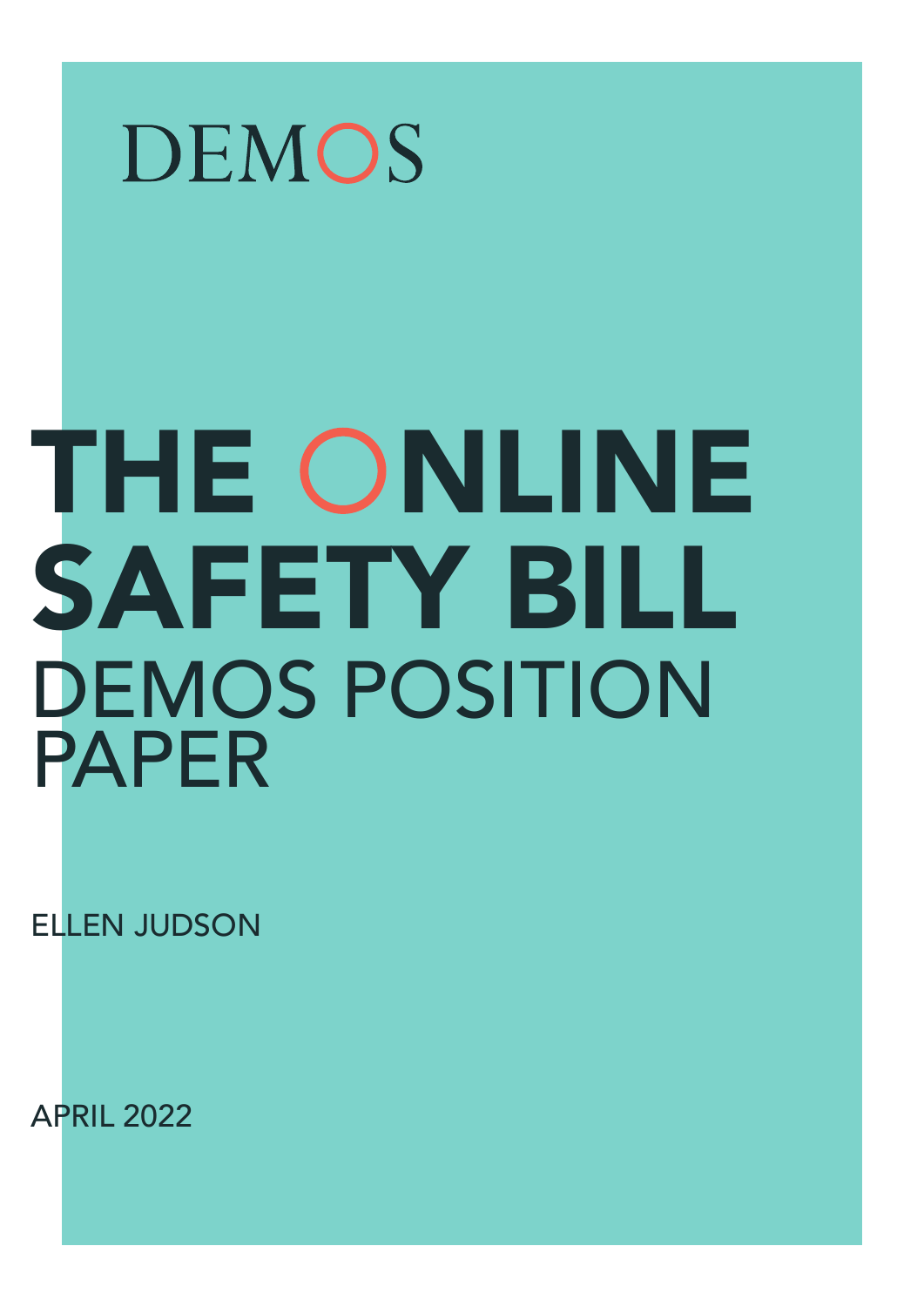#### Open Access. Some rights reserved.

Open Access. Some rights reserved. As the publisher of this work, Demos wants to encourage the circulation of our work as widely as possible while retaining the copyright. We therefore have an open access policy which enables anyone to access our content online without charge. Anyone can download, save, perform or distribute this work in any format, including translation, without written permission. This is subject to the terms of the Creative Commons By Share Alike licence. The main conditions are:

- Demos and the author(s) are credited including our web address [www.demos.co.uk](http://www.demos.co.uk)
- If you use our work, you share the results under a similar licence

#### A full copy of the licence can be found at [https://creativecommons.org/licenses/](https://creativecommons.org/licenses/by-sa/3.0/legalcode) [by-sa/3.0/legalcode](https://creativecommons.org/licenses/by-sa/3.0/legalcode)

You are welcome to ask for permission to use this work for purposes other than those covered by the licence. Demos gratefully acknowledges the work of Creative Commons in inspiring our approach to copyright. To find out more go to [www.creativecommons.org](http://www.creativecommons.org)



Published by Demos April 2022 © Demos. Some rights reserved. 15 Whitehall, London, SW1A 2DD T: 020 3878 3955 [hello@demos.co.uk](mailto:hello@demos.co.uk) [www.demos.co.uk](http://www.demos.co.uk)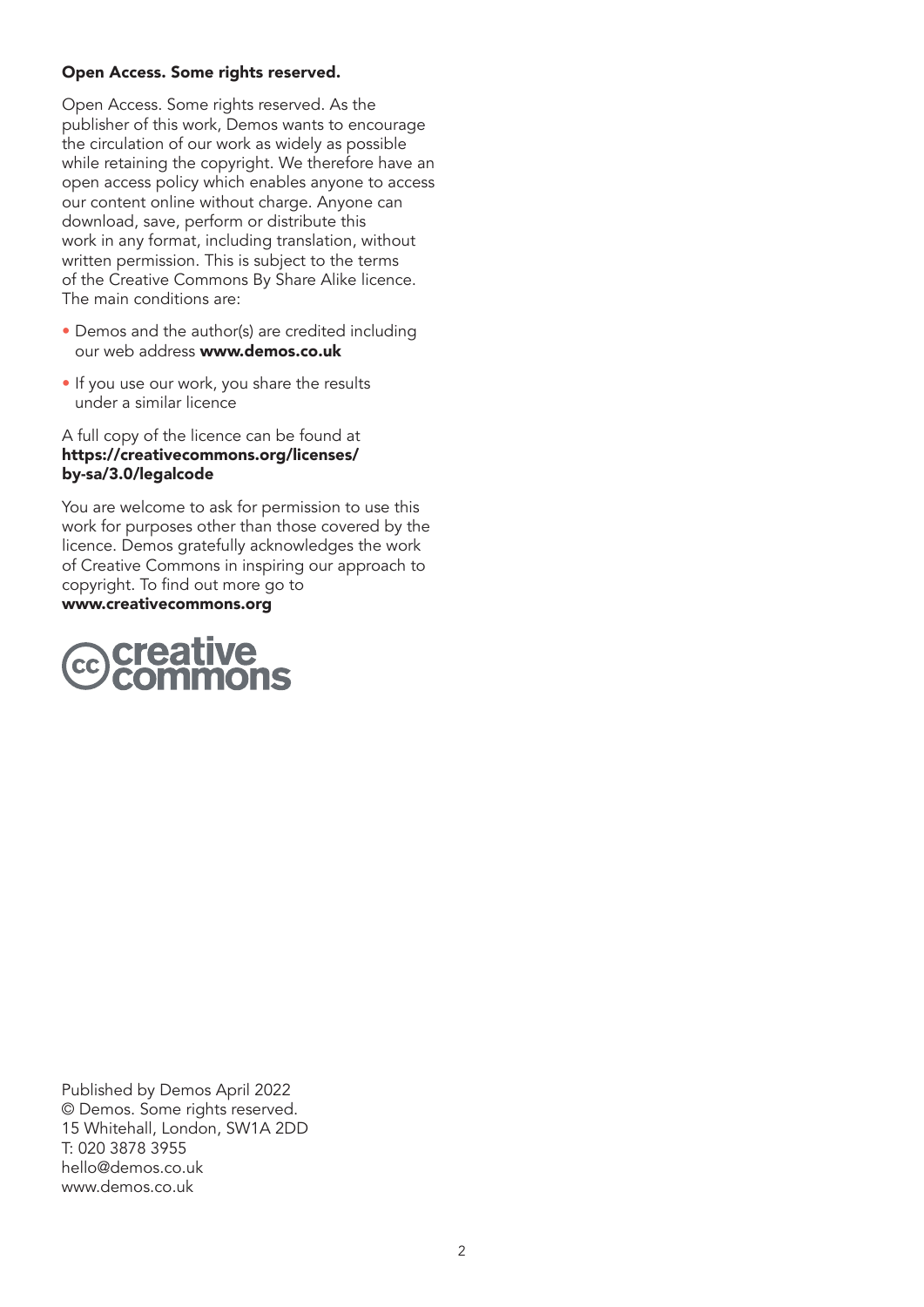# **CONTENTS**

| <b>ACKNOWLEDGEMENTS</b>                                    | <b>PAGE 4</b>  |
|------------------------------------------------------------|----------------|
| <b>INTRODUCTION</b>                                        | <b>PAGE 5</b>  |
| <b>WHY DO WE NEED DIGITAL REGULATION?</b>                  | <b>PAGE 7</b>  |
| <b>OVERVIEW OF THE BILL</b>                                | <b>PAGE 9</b>  |
| <b>CRITERIA FOR A SUCCESSFUL DIGITAL REGULATION REGIME</b> | <b>PAGE 11</b> |
| <b>HUMAN RIGHTS</b>                                        | <b>PAGE 12</b> |
| <b>FREEDOM AND EQUALITY</b>                                | <b>PAGE 16</b> |
| <b>INFORMATION INTEGRITY</b>                               | <b>PAGE 19</b> |
| <b>TECHNICAL EFFECTIVENESS AND FUTUREPROOFING</b>          | <b>PAGE 21</b> |
| TRANSPARENCY, ACCESSIBILITY, INCLUSIVENESS                 | <b>PAGE 23</b> |
| <b>ACCOUNTABILITY AND INDEPENDENCE</b>                     | <b>PAGE 25</b> |
| <b>BEING HOLISTIC</b>                                      | <b>PAGE 27</b> |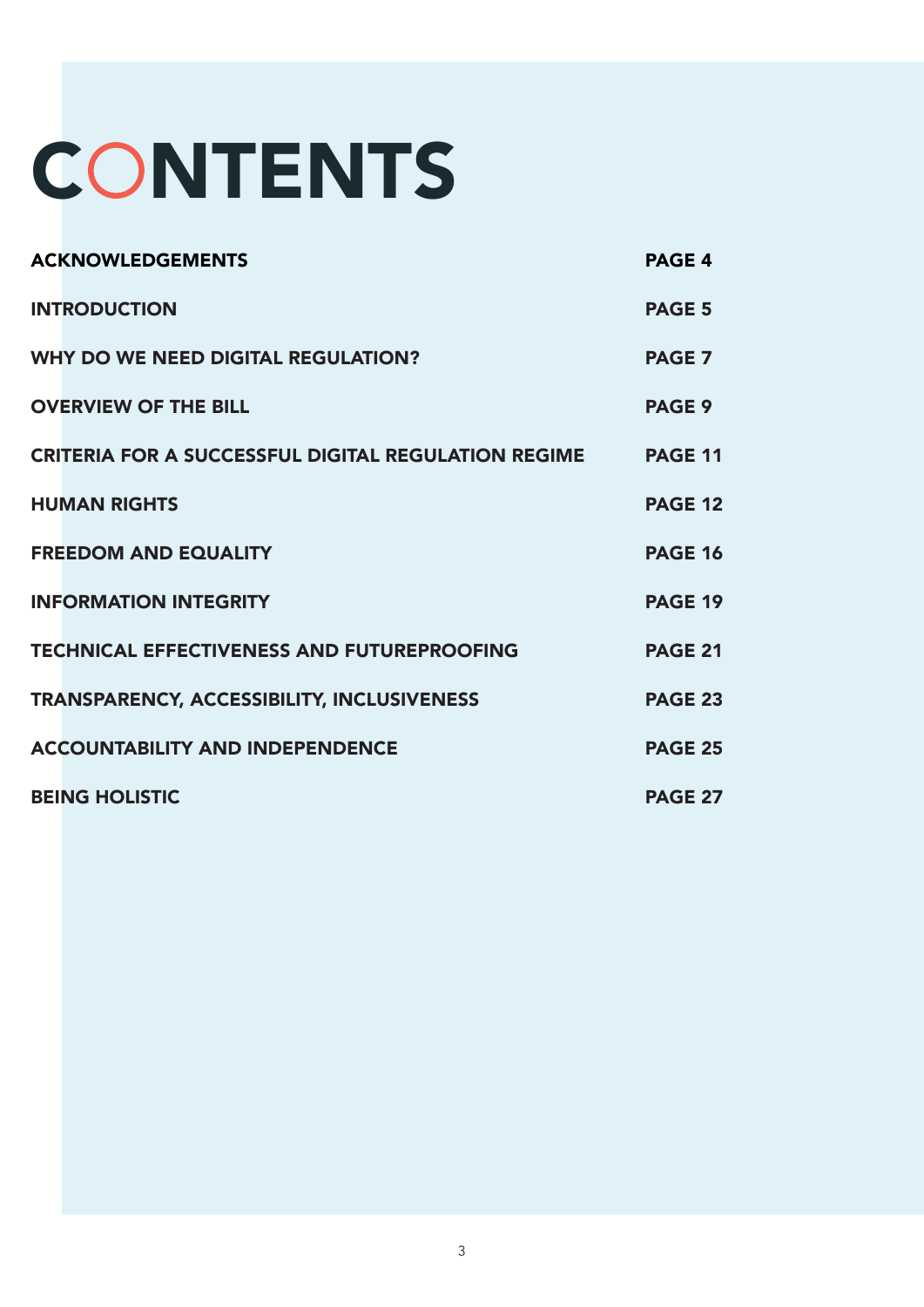## <span id="page-3-0"></span>ACKNOWLEDGEMENTS

Huge thanks to Kyle Taylor of Fair Vote UK and Poppy Wood, of Reset.Tech, and of course to the Demos team, especially Alex Krasodomski, Ciaran Cummins, Victoria Baines and Kosta Marco Juri, for their support in preparing this paper.

#### Ellen Judson

April 2022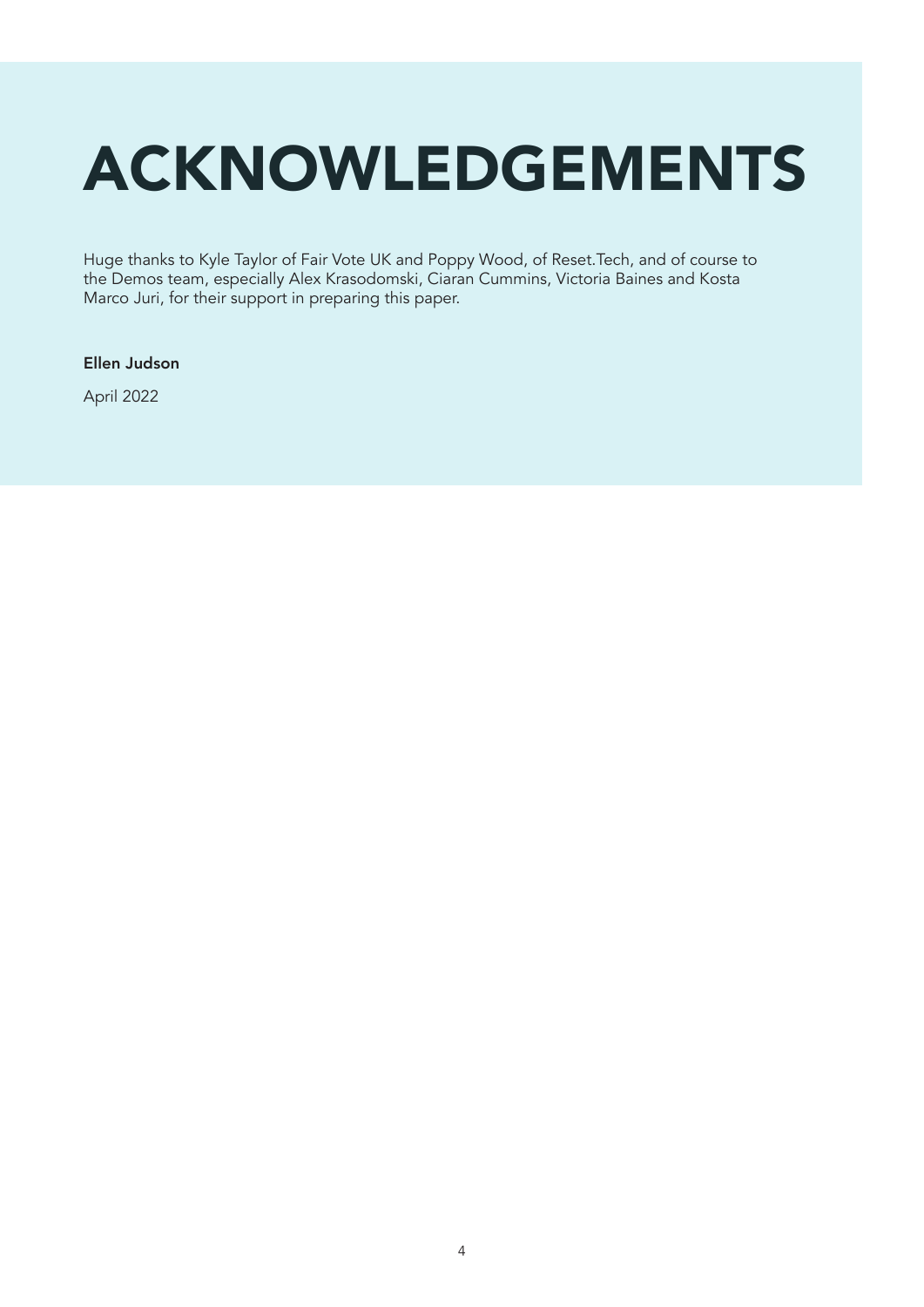# <span id="page-4-0"></span>INTRODUCTION INTRODUCTION

The Government's [Online Safety Bill](https://bills.parliament.uk/bills/3137/publications) has finally been published (17 March 2022), almost three years since the initial [Online Harms White Paper](https://www.gov.uk/government/consultations/online-harms-white-paper) that began the debate about digital regulation in the UK. The Bill sets out a regulatory framework through which online service providers will be held accountable for how they act to reduce the risk of harms on their services.

## PROTECT HUMAN RIGHTS

#### CURRENT RATING: RED - HIGH CONCERN

High risk of failing to protect human rights: The Bill contains provisions to protect rights, but these are both narrow in focus, privileging rights to noninterference with freedom of expression, and too vague. It fails to engage with the numerous human rights threats that arise from how online spaces operate and are regulated. Fundamentally, without a serious commitment to protecting human rights across the Government's agenda, this Bill will also fail to do so.

## PROMOTE THE DEMOCRATIC PRINCIPLES OF FREEDOM AND EQUALITY

CURRENT RATING: RED - HIGH CONCERN

High risk of failing to promote the democratic principles of freedom and equality: The Bill seeks to protect the freedom of democratic speech. But a pervasive lack of engagement with existing inequalities in how online spaces are operated and regulated means that it is likely to fail to adequately address issues such as hate, abuse, harassment, and discrimination that threaten democratic principles and processes.

## PROMOTE INFORMATION INTEGRITY

CURRENT RATING: RED - HIGH CONCERN

High risk of failing to promote information integrity: the Bill simply overlooks the risks posed by disinformation and fails to engage with how they can be combated, delaying this discussion to years into the regulatory set-up.

## THIS PAPER SETS OUT:

- 1. Why we need digital regulation
- 2. An overview of the structure of the Online Safety Bill
- **3.** Our success criteria for a digital regulation regime; along with where the Bill risks failing to meet these criteria, with suggestions for how the Government and the forthcoming regulator (OFCOM) could address these risks

## BE TECHNICALLY EFFECTIVE AND **FUTUREPROOF**

CURRENT RATING: RED - HIGH CONCERN

High risk of failing to be technically effective and futureproof: the Bill is designed with specific platforms, risks and functionalities in mind, and requires actions from platforms that conflict at best, or are impossible to deliver at worst.

## BE TRANSPARENT, ACCESSIBLE AND INCLUSIVE

CURRENT RATING: AMBER - MEDIUM CONCERN

Medium risk of failing to be transparent, accessible and inclusive: The Bill includes provisions to require the regulator to publish information and engage in research and consultation to inform its operations. However, these requirements are high-level and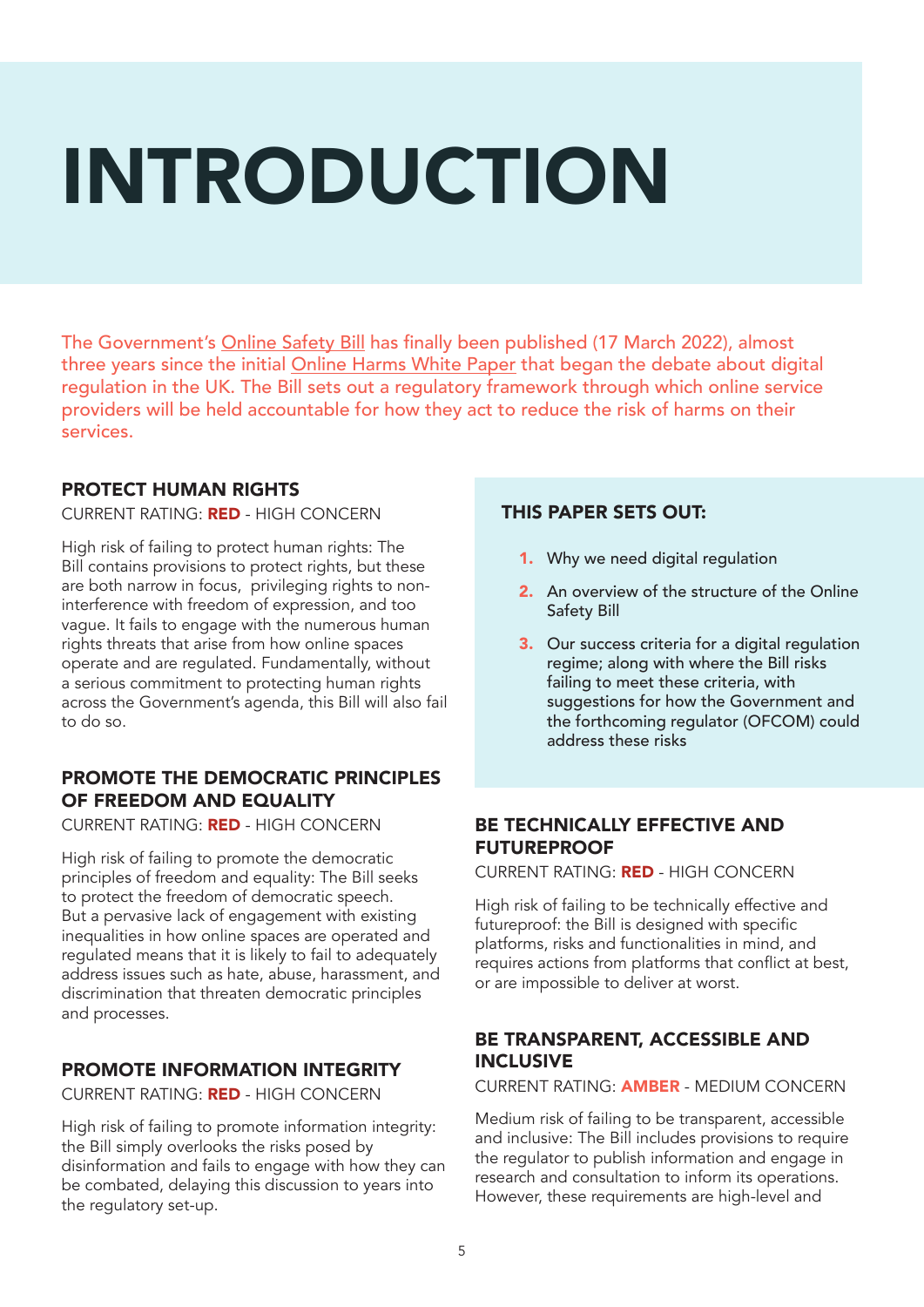leave much discretion to the regulator, giving little power to citizens and civil society to be directly involved in the regulation of platforms.

### BE ACCOUNTABLE AND INDEPENDENT

CURRENT RATING: RED - HIGH CONCERN

High risk of failing to be accountable and independent: the Bill leaves too much power in the hands of the government to direct the actions of the independent regulator.

## BE HOLISTIC

CURRENT RATING: RED - HIGH CONCERN

High risk of failing to be holistic: we are in the middle of mass Government reforms to legislation upon which the Bill depends, including data protection and human rights, which have been widely criticised for weakening rather than strengthening the protection of citizens' rights.

In summary: the outlook is not good. We are supportive of the ambition of regulation, and the broad ways in which the Bill seeks to balance reducing risks to users with ensuring that platforms are held accountable for their own systems and not for individual cases of user content violations. However, we have strong concerns about the way the Bill is currently drafted, and both the procedural elements and the likely outcomes of the regulatory regime it describes. These are not irremediable. In light of the UK claiming to be achieving 'world-leading' regulation, we would do well to learn more from the work of the European Union and civil society in developing the Digital Services Act which has already grappled with many similar issues.

*This document sets out recommendations to help inform the forthcoming Parliamentary process and, should the Bill be passed, the establishment of the new framework.*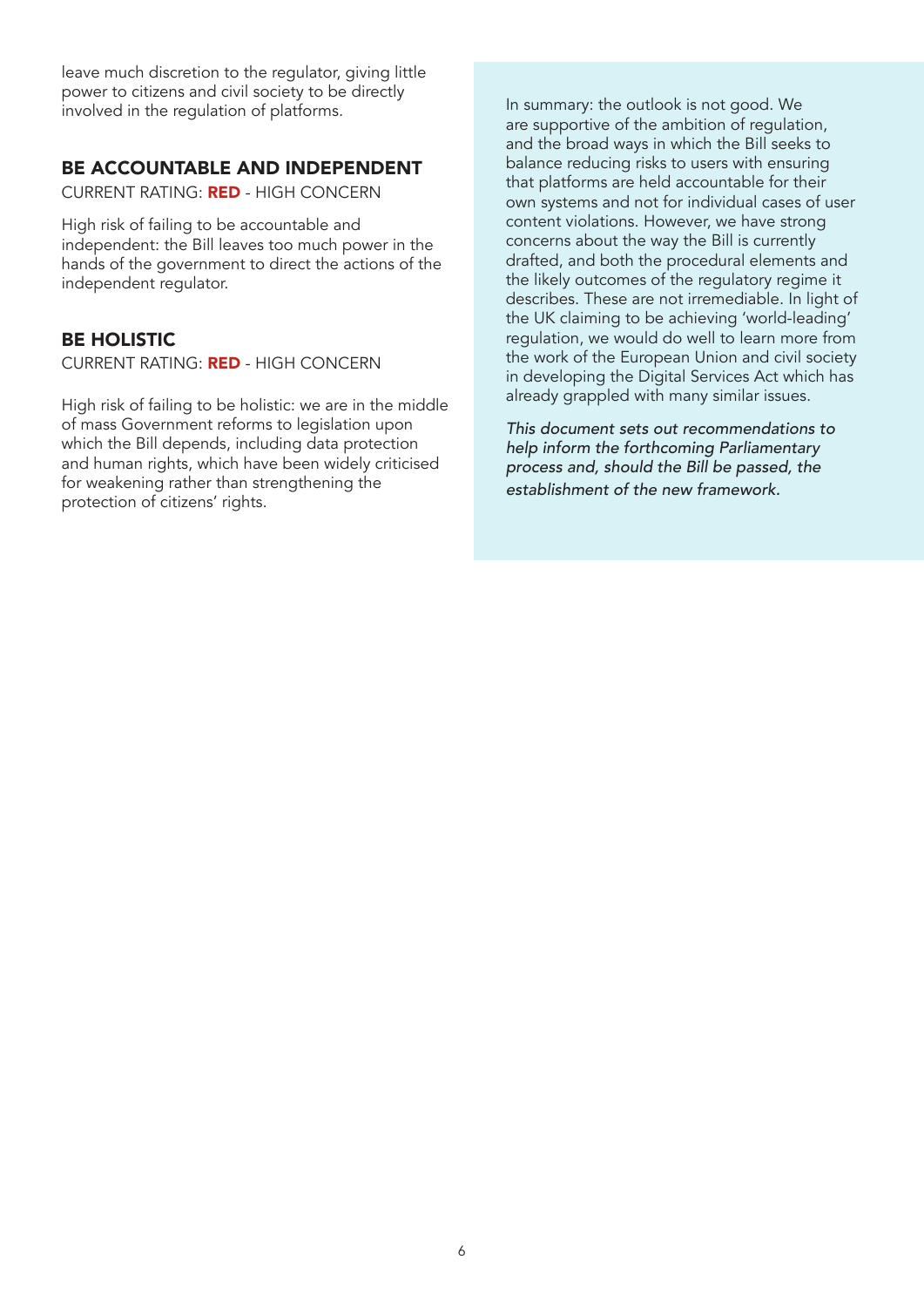## <span id="page-6-0"></span>WHY DO WE NEED DIGITAL REGULATION?

The power to control what happens online - what information people see, how people are able to communicate with one another, what services they are able to access - increasingly rests with the corporations who dominate the market of providing online services. Individuals have few powers, and their representative governments are always a few steps behind the tech companies, constrained by the ever-evolving context, the transnational nature of these corporations, the technical complexities of regulating, or simply lack of political will.

The ways that digital technologies are being developed and deployed threaten fundamental values, not least the free exercise of human rights, and the health and flourishing of democratic society.

Digital regulation should aim to redress both of these issues: it should provide a framework through which power can be rebalanced, and demand that where those developing and deploying digital technologies do so in a way that threatens democracy, public health, or human rights, that they should be held accountable.

Tech companies claim they address these risks themselves, but from coordinated online attacks [justifying state persecution of journalists](https://www.icfj.org/our-work/maria-ressa-big-data-analysis) in the Philippines, [exacerbating atrocities](https://www.theguardian.com/technology/2021/dec/06/rohingya-sue-facebook-myanmar-genocide-us-uk-legal-action-social-media-violence) being perpetrated in Myanmar, to the President of the USA [inciting violence](https://www.vox.com/21506029/trump-violence-tweets-racist-hate-speech) against protestors on Twitter and later [inciting an insurrection,](https://www.nytimes.com/2022/03/29/us/politics/trump-tweet-jan-6.html?referringSource=articleShare) it is evident that whatever platforms are doing, it's not nearly good enough. Meanwhile, when platforms do take action, it ranges from arbitrary, opaque and inconsistent, to downright oppressive.

As it stands, platforms are much [more susceptible](https://www.csmonitor.com/World/Europe/2021/0115/Europe-criticizes-Trump-Twitter-ban-but-not-for-reason-you-d-expect)  [to political pressure](https://www.csmonitor.com/World/Europe/2021/0115/Europe-criticizes-Trump-Twitter-ban-but-not-for-reason-you-d-expect) to abide by arbitrary blocks or bans which [garner public support in a moment of](https://www.hrw.org/news/2022/03/16/russia-ukraine-and-social-media-and-messaging-apps)  [crisis.](https://www.hrw.org/news/2022/03/16/russia-ukraine-and-social-media-and-messaging-apps) This inconsistent over-action, under-action, lack of action, unclear action, shows that we need a principled framework, centred in human rights, to set out proactive actions and procedures platforms should be expected to take: rather than whenever a crisis arises, platforms employing knee-jerk and under-resourced mechanisms to address the threat, or just letting it fall by the wayside. Measures taken should be necessary and proportionate, and a regulatory framework offers a mechanism to support making these determinations using a systems-based approach.

None of these problems are new. But the rapid acceleration of new digital technologies - which shows no signs of slowing, as we enter the age of the Metaverse and web 3.0 - has escalated these risks and threats while rights protections and regulations have struggled to keep pace.

This is not to say that digital regulation is always an unqualified good. Clearly, the other major threat to rights and freedoms comes from states taking too much power in controlling what happens online.

Internet functionalities, services and spaces are weaponised by states seeking to curtail what their population knows, can say, can access or can do. From China's use of censorship and surveillance to [perpetuate atrocities](https://www.hrw.org/news/2020/09/28/chinese-tech-firms-fueling-beijings-repression) against the Uighur people, to [Russia throttling access](https://www.theguardian.com/world/2022/mar/04/russia-completely-blocks-access-to-facebook-and-twitter) to key news services and social media to attempt to quash internal dissent about the invasion of Ukraine, to journalists being persecuted in online campaigns and threatened with prison for [reporting alleged 'fake news':](https://www.thetimes.co.uk/article/fake-news-charges-put-30-journalists-in-prison-gr2p3mqrb) international warfare and domestic human rights abuses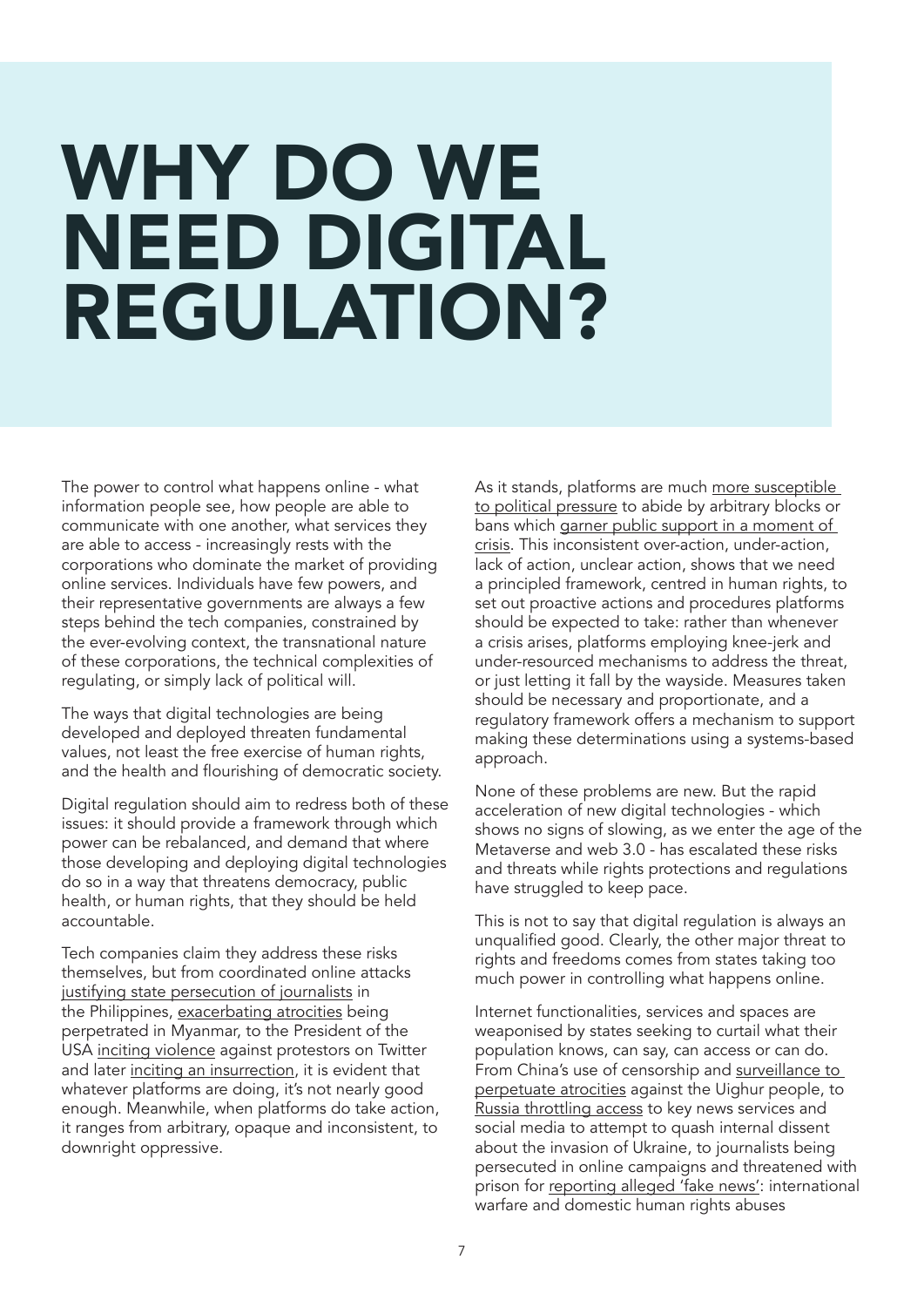increasingly are facilitated by states seeking more power over the online world.

Regulation, therefore, must not take power from Big Tech and hand it straight to governments. The purpose of regulation should be to give users more power online not less. Checks and balances: the rule of law, judicial oversight, independent regulators, the involvement of civil society and of citizens - these are complex but absolutely essential components of a regulatory framework. We cannot be complacent about digital regulation: about the importance of getting it right, the danger of getting it wrong, and the risk of doing nothing at all.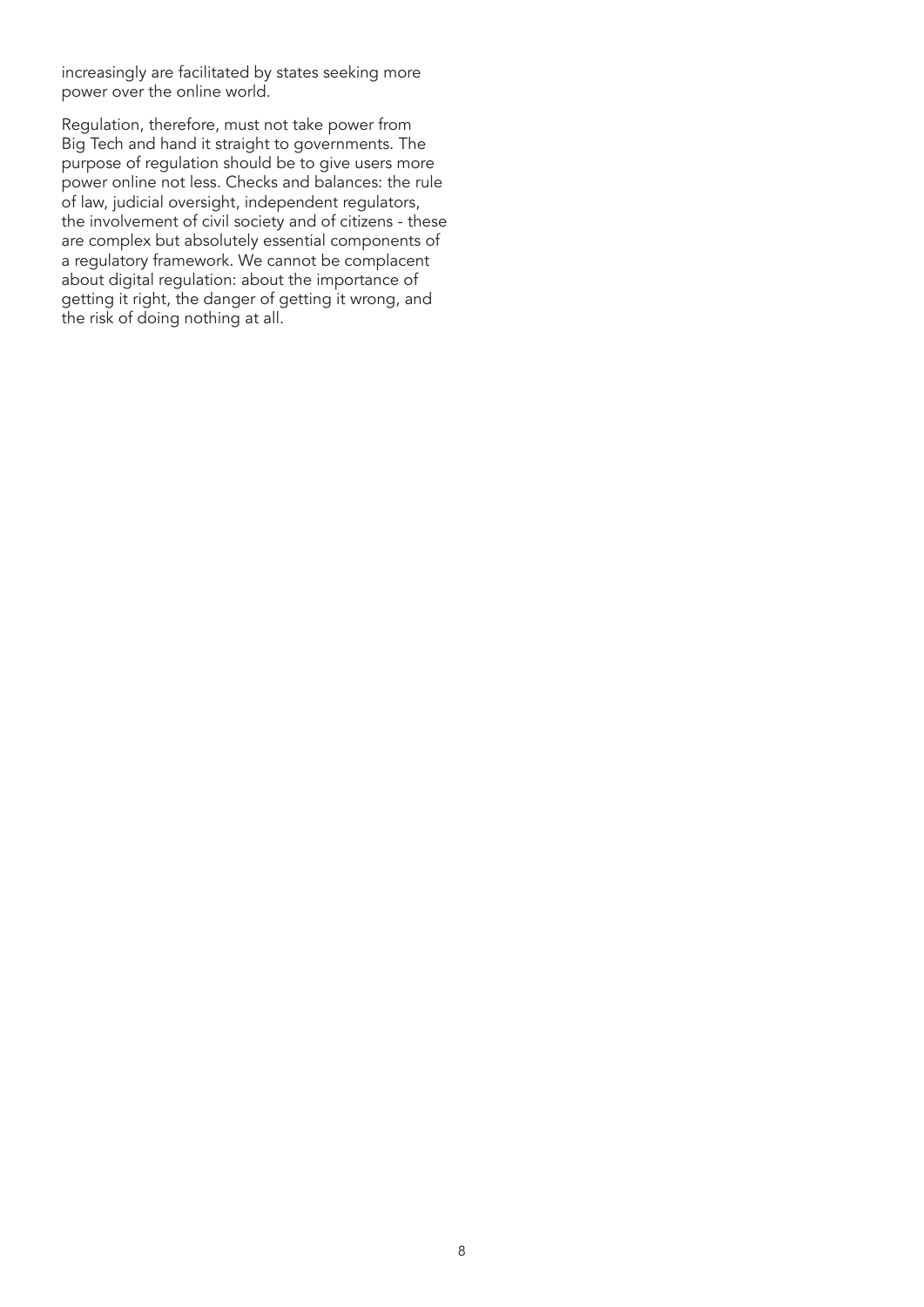## <span id="page-8-0"></span>OVERVIEW OF THE BILL

#### [The Bill](https://publications.parliament.uk/pa/bills/cbill/58-02/0285/210285.pdf) sets out duties that apply to online service providers [see Part 2] which:

- Facilitate user-to-user sharing of content; and/or
- Have a search engine; or
- Publish certain pornographic content.

#### Which specific services are in scope of regulation has not yet been determined. This will depend on:

- The nature and strength of the services' links to the UK (such as number of UK users, if the UK is a target market for the service; or the possibility of UK users and the risk of harm posed to UK individuals by content on the service)
- Whether the service qualifies as exempt (based on things like the kinds of communication they facilitate, the functionalities they offer)

What duties they will have under that regulation [see Part 3] has also not yet been determined. Services will have different duties depending on which category they fall into: category 1, category 2A (search) and category 2B (user-to-user). Which category they fall into will depend broadly on the size and functionalities of the services [see Schedule 10].

#### All services will have safety duties that require them to address:

Illegal content: in particular, priority offences [see Schedule 7] which include CSEA, terrorism, threats, stalking, disclosing private sexual images, drugs and weapons sales and others

#### The duties will be: [see Chapter 2 (9) and Chapter 3 (24)]

- To prevent users encountering priority forms of illegal content, minimise the length of time it is online and take it down when they become aware of it
- To mitigate and manage the risks of harm from illegal content
- To specify how users will be protected from illegal content in clear terms of service, applied consistently

Services that are likely to be accessed by children will have safety duties requiring them to address: [see Part 3, Chapter 2 (11) and Chapter 3 (26)]

• Content that is harmful to children

#### The duties will be:

- To mitigate and manage the risks of harm to children from content that is harmful to children
- To prevent children from encountering primary priority content that is harmful to children
- To protect children in particular age groups at risk from encountering other kinds of content that is harmful to children, including priority content and other harmful content
- To specify how children will be protected from harmful content in clear terms of service, applied consistently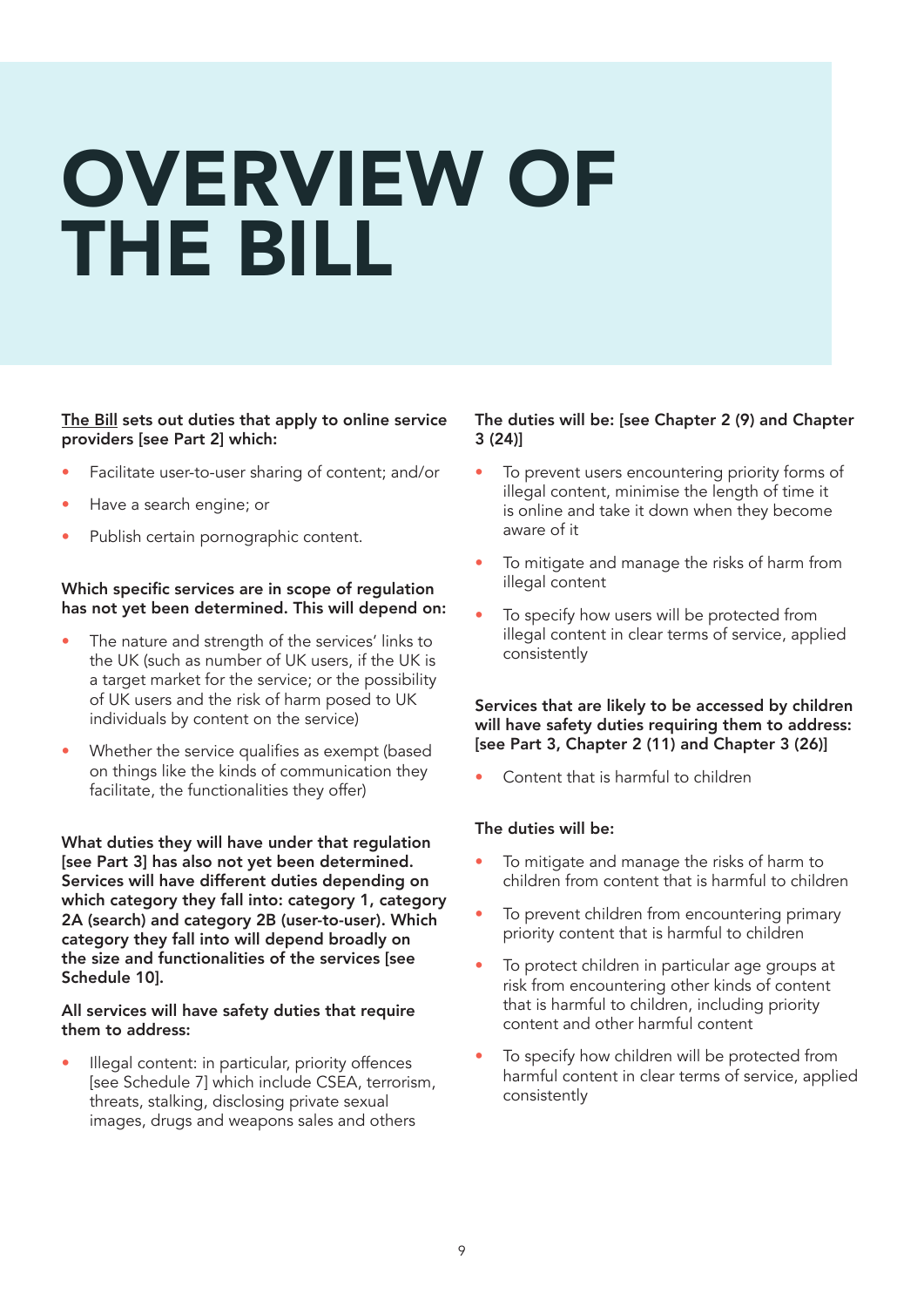#### Category 1 services will have safety duties requiring them to address:

Content that is harmful to adults

## The duties will be: [see Part 3, Chapter 2 (13-16)]

- To specify in clear terms of service, consistently applied, how the risks of priority harmful content will be managed through content moderation and content curation
- To notify OFCOM of the incidence of any other forms of harmful content to adults on the service
- To have features which allow users to prevent users who have not verified their identity to the service from interacting with their content, and reduces the likelihood of seeing content from unverified users
- To have features which allow users to use to increase their control over harmful content
- To have systems designed to ensure protecting the free expression of democratic content is taken into account in content and user moderation decisions, to apply this the same way to a diversity of political opinion, and to set out how this is done in clear terms of service, applied consistently
- To have systems designed to ensure protecting the free expression of journalistic content is taken into account in content and user moderation decisions, to have an expedited complaints procedure relating to these decisions, and to set out how this is done in clear terms of service, applied consistently

#### Category 1 and 2A services will have safety duties requiring them to address:

• Fraudulent advertising online

#### The duties will be: [see Part 3, Chapter 5]

- To prevent users encountering fraudulent advertising, minimise the length of time it is online and take it down when they become aware of it (category 1)
- To minimise the risk of users encountering fraudulent advertising (category 2A)

Services which publish pornographic content will have to have systems in place to ensure children are not normally able to access the content. [see Part 5]

#### For each of the categories of harm they are required to act on, services in scope will have to: [see Part 3, 4, 5, 7]

- Conduct a risk assessment against specific harms that will be set out by Government within that category (priority harms) [see Part 3]
- Have proportional systems in place to reduce those risks, which take into account user rights to freedom of expression and privacy (including content moderation, policies and practices, functionalities of the service, design of the service) [see Part 3]
- The system and level of risk reduction will vary depending on the category of harm being addressed and whether it is a priority harm or not
- These- systems should either be those recommended in OFCOM's codes of practice or satisfy OFCOM that they are still compliant with safety duties
- Have reporting systems and complaints procedures for users [see Part 3]
- Have record-keeping duties [see Part 3]
- Provide regular transparency reports to OFCOM [see Part 4]
- Comply with OFCOM's requirements around providing information [see Part 7]
- If they fail to adequately address risks, to use certain technologies or forms of technology required by OFCOM on their services in order to do so [see Part 7]

If services fail to comply with the regulations, enforcement mechanisms range from fines to criminal liability for senior managers to restrictions on whether UK users can access the service (depending on the failure). [see Part 7] Services can appeal to OFCOM, and entities representing the interests of users can file supercomplaints with OFCOM in the case of services' failure to comply with their duties. [see Part 8]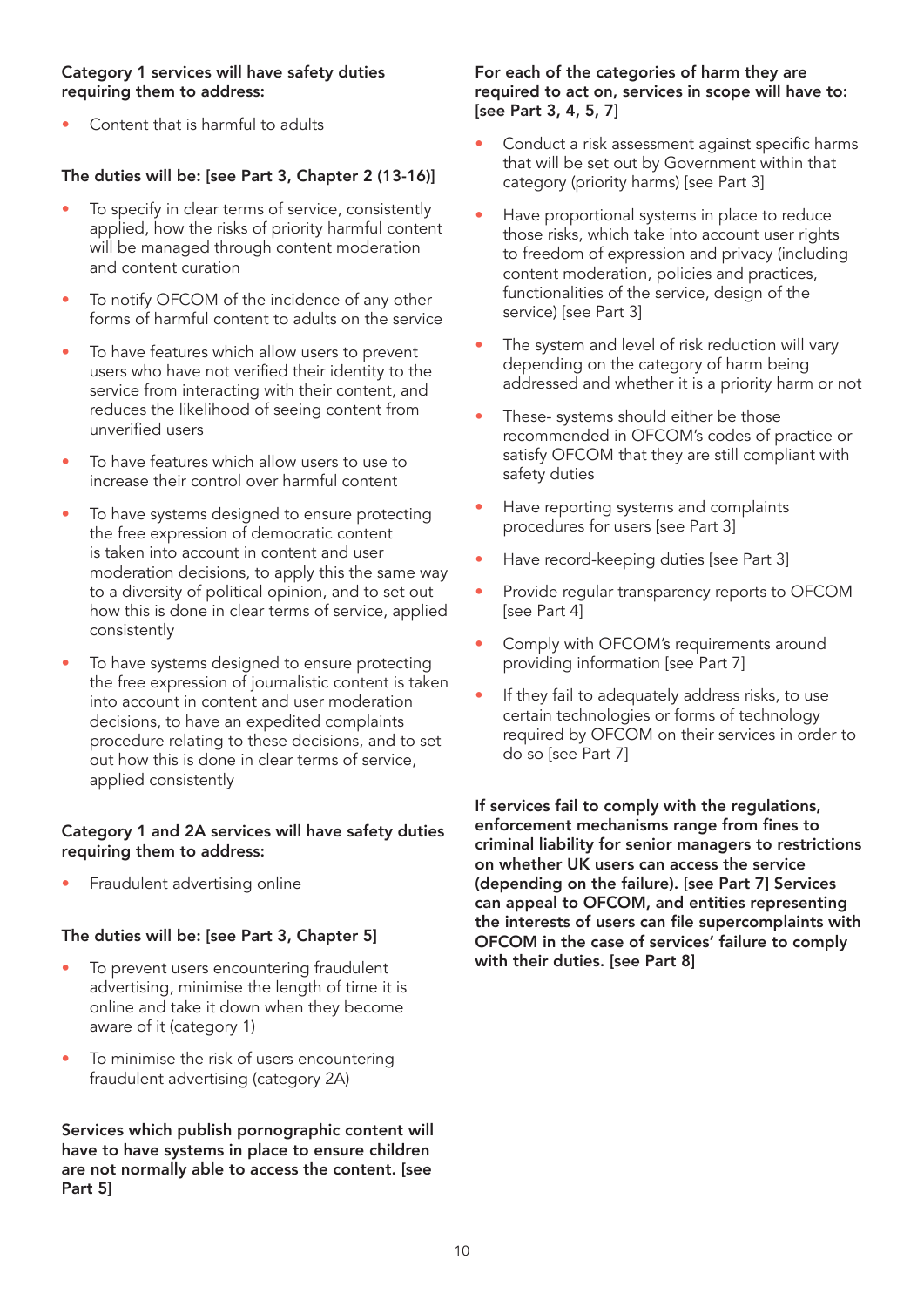## <span id="page-10-0"></span>CRITERIA FOR A SUCCESSFUL DIGITAL REGULATION REGIME AND HOW DOES THE BILL STACK UP?

Our criteria for the success of a UK digital regulation regime are as follows, and include both outcomes and process requirements:

We also set out how well the Bill meets the criteria set out above for a successful digital regulation regime.

The conclusions are not good: we have serious concerns about how the Bill is going to measure up, from serious underprotections for human rights, [to a](https://demos.co.uk/blog/system-change-for-system-changes-sake/)  [lack of technical understanding,](https://demos.co.uk/blog/system-change-for-system-changes-sake/) to a lack of clarity about fundamental concepts, to inefficacy against threats to democracy, to inappropriate levels of government control. We have rated our concerns as red or amber according to the level of risk we see that the Bill will fail to deliver on a particular objective. On none of our key success criteria do we consider that the Bill as it stands warrants a green rating.

The good news is that this next period of scrutiny of the Bill as it goes through Parliament offers an opportunity to remedy these serious flaws, and deliver a truly world-leading regime. We hope that Parliamentarians will continue to engage with civil society, academic experts, and those with lived experience of the risks both of over- and under-regulation in order to inform their work.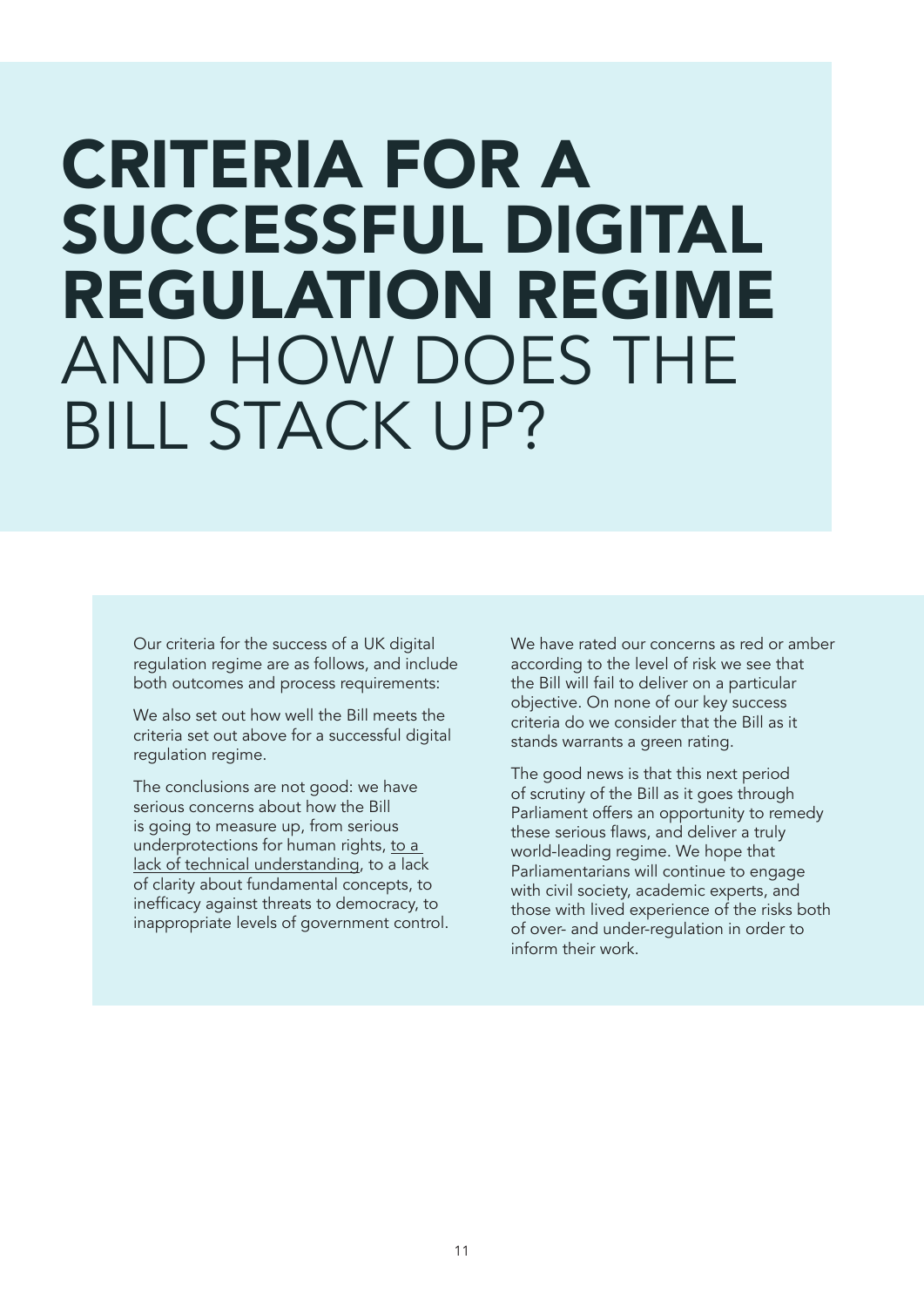# <span id="page-11-0"></span>HUMAN RIGHTS

## DIGITAL REGULATION SHOULD PROTECT HUMAN RIGHTS

CURRENT RATING: RED - HIGH CONCERN

High risk of failing to protect human rights: The Bill contains provisions to protect rights, but these are both narrow in focus, privileging rights to noninterference with freedom of expression, and too vague. It fails to engage with the numerous human rights threats that arise from how online spaces operate and are regulated. Fundamentally, without a serious commitment to protecting human rights across the Government's agenda, this Bill will also fail to do so.

Any digital regulation regime which fails to protect human rights from threats by domestic or foreign state actors, corporations, or individuals, is a failure. Regulation should recognise the intersections between rights, and address the diversity of ways rights can be threatened. Digital regulation that exists without a bedrock of robust human rights legislation is extremely unlikely to be able to achieve this.

The two rights that are particularly mentioned in the Online Safety Bill are freedom of expression, and privacy. However, the human rights ramifications of digital regulation are much broader. Of significant concern are the ways that the risk of serious human rights abuses are affected by what happens online: whether through increased risks of violence or facilitation of state persecution. There is a risk that 'protecting rights' is interpreted solely as ensuring non-interference in a narrow set of rights: and that wider impacts of digital regulation on protecting human rights are overlooked.

## Freedom of expression

Threats to freedom of expression online are myriad: from platforms shutting down or moderating out content [based on biased algorithms](https://www.vox.com/recode/2019/8/15/20806384/social-media-hate-speech-bias-black-african-american-facebook-twitter); viral and pileon abuse silencing people; to the state determining what information or speech may or may not be accessed by users. There are freedom of expression concerns to be raised if people are systemically

prevented from accessing or expressing themselves in online spaces, as these are key sites for political discourse, participation, and accessing information. Restrictions on freedom of information and association impact people's freedom of opinion and expression.

Regulation [should hold platforms accountable for](https://www.politico.eu/wp-content/uploads/2022/03/08/Broad-Online-Safety-Bill-Coalition-Letter-to-SoS-March-20221.pdf?utm_source=POLITICO.EU&utm_campaign=8ff1bb672c-EMAIL_CAMPAIGN_2022_03_09_04_10&utm_medium=email&utm_term=0_10959edeb5-8ff1bb672c-190791860)  [the risks which they are responsible for](https://www.politico.eu/wp-content/uploads/2022/03/08/Broad-Online-Safety-Bill-Coalition-Letter-to-SoS-March-20221.pdf?utm_source=POLITICO.EU&utm_campaign=8ff1bb672c-EMAIL_CAMPAIGN_2022_03_09_04_10&utm_medium=email&utm_term=0_10959edeb5-8ff1bb672c-190791860). This means the business models they pursue, the systems and processes they have in place, the design of their services and what content they incentivise, amplify, manipulate or encourage. This does not mean the content posted by users. The content is less important than the design of the systems that deliver that content.

Regulation should not be about adding content measures, but about changing the content measures which are inevitably used: moving from a framework where technical decisions are made to make shareholders more money, towards establishing a principled framework to examine those decisions, rooted in democratic values.

## **Privacy**

Privacy is one of the most threatened rights by increased digital regulation, not least because increased digital regulation in some cases leads to increased surveillance: increased state or platform surveillance of users' identities or activity to attempt to prevent or deter crime, [increasingly relying on](https://www.amnesty.org/en/latest/news/2021/01/ban-dangerous-facial-recognition-technology-that-amplifies-racist-policing/)  [automated technologies](https://www.amnesty.org/en/latest/news/2021/01/ban-dangerous-facial-recognition-technology-that-amplifies-racist-policing/) that are more likely to incorrectly identify members of minority groups as offenders or threats. However, [privacy is already](https://fortune.com/2021/10/29/mark-zuckerberg-metaverse-privacy-facebook-meta/#:~:text=In%202020%2C%20Facebook%20paid%20another,links%20faces%20to%20individual%20identities.)  [under threat](https://fortune.com/2021/10/29/mark-zuckerberg-metaverse-privacy-facebook-meta/#:~:text=In%202020%2C%20Facebook%20paid%20another,links%20faces%20to%20individual%20identities.) from the operation of corporations, who provide free communication and information access services in exchange for mining and selling personal data, in opaque ways to facilitate targeted advertising and personalised pricing for products and services.

Successful digital regulation should address both challenges - reining in the surveillance-based business models that treat users as commodities to extract data from rather than as agents, while not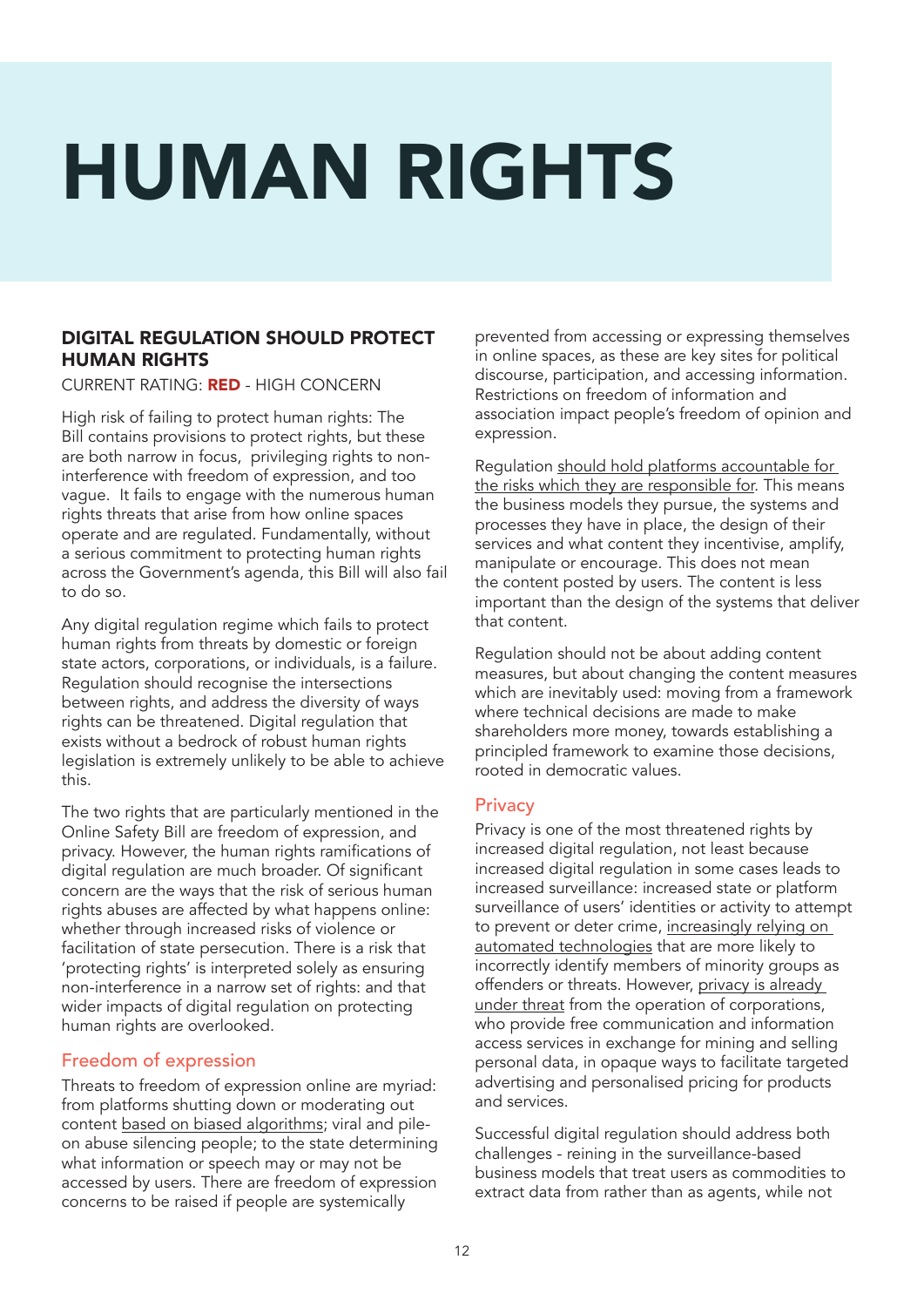simply handing those powers over to the state to carry out instead. Proposals that replace corporate surveillance with state surveillance are inadequate.

### Risks of violence and human rights abuses

Privacy and freedom of expression are not the only areas in which digital regulation should seek to protect human rights. Digital regulation should seek to prevent violence and associated human rights abuses.

It is a common claim that individual speech acts, although they can increase the risks that users face or commit violence (e.g. incitement to violence), never constitute violence in themselves. We do not agree with this position: the psychological impact of extremely harmful speech can also be significantly detrimental to someone's health and wellbeing. More relevantly for digital regulation, which should focus at a systemic rather than individual level: the prevalence, encouragement, incentivisation and normalisation of harmful speech acts (see e.g. [dangerous speech\)](https://dangerousspeech.org/about-dangerous-speech/), individually may not meet a criminal threshold, but collectively and at scale, can cause serious and ongoing harm, and increase the risks that users face, condone or commit violence.<sup>1</sup>

Inequalities, discrimination, prejudice and hate which exist offline not only exist online, but are amplified, scaled, weaponised and exacerbated online. Platforms react to emergencies in response to public pressure, but aren't preempting even clearly [predictable harms](https://www.theguardian.com/football/2021/jun/27/revealed-shocking-scale-twitter-abuse-targeting-england-euro-2020) against [marginalised groups.](https://gal-dem.com/black-mental-health-needs-protecting-online-heres-how-you-can-help/) They are complicit in [coordinated state attacks](https://demos.co.uk/project/engendering-hate-the-contours-of-state-aligned-gendered-disinformation-online/) against individuals and groups. And harms in the Global North are [taken much more seriously](https://qz.com/1284128/dearmark-letters-underline-that-facebook-cares-only-about-the-crises-it-creates-in-wealthy-countries/) by platforms than harms in the Global South.

An individual piece of speech is not responsible for another's actions upon reading it: but a system creating an information environment that makes abuse and harassment and violence more likely is implicatable. Similarly, the way people behave in online platforms [is influenced](https://demos.co.uk/project/a-picture-of-health-measuring-the-comparative-health-of-online-spaces/) by the design of platforms and the kind of behaviour that is accepted and normalised: meaning that harm is made more likely by poor platform design, which digital regulation should seek to address. These risks are exacerbated by for-profit business models, which create harmful incentives for platform design and practices - from promoting polarising and divisive content to mass profiling of users' personal data and inferred characteristics. Regulation is needed to rebalance these incentives in the interests of users

What happens online has concrete outcomes in the offline world, on the health and wellbeing of the public. Regulation must address these systemic

failings, and not focus only on a few narrow types of illegal activity online.

## HOW DOES THE BILL STACK UP ON PROTECTING HUMAN RIGHTS?

CURRENT RATING: RED - HIGH CONCERN

## Systems-based approach

The Bill has always been claimed to promote a systemic approach, rather than a content-based approach. In the overall framework of the Bill - that is, placing duties of care on platforms, based on risk assessments of harm, to have systems and processes in place to reduce the risk of harm to users - we consider this to have been achieved. The Bill does not make platforms responsible for the presence of an individual piece of illegal or harmful content on their services.

However: this overall framing has failed to translate into the more detailed provisions of the Bill, leading to serious concerns that in practice, the regulation will focus on content over systems. Platform duties are still based in categories of content, focus on preventing access to or minimising exposure to content (rather than reducing risks of harm overall). Although risks to users from platform functionalities, design, systems and business models are included on the face of the Bill as elements to be considered within a platform's risk assessments and duties to take measures accordingly, which is welcome, these are very much presented as secondary to content duties, which are much more specific in the expectations they place on platforms [see e.g. Part 3, Chapter 2 (9)].

The Bill treats a 'systems' approach as meaning a 'systems-for-dealing-with-content' approach: and even where it has tried to introduce requirements around platform design elements, such as with the user identity verification duty [see Part 4, Chapter 1], this is in the absence of an assessment of specific risks and how they relate to specific design decisions on online services.

These are [fundamental misunderstandings](https://demos.co.uk/blog/system-change-for-system-changes-sake/) of how a systems-based approach should be realised in regulation.

## Rights protections in the Bill

They are (the specific language varies between userto-user and search services, but generally): when deciding on, and implementing, safety measures and policies, a duty to have regard to the importance of protecting users' right to freedom of expression and to the importance of protecting users from a breach

<sup>1 &#</sup>x27;Dangerous Speech is any form of expression (speech, text, or images) that can increase the risk that its audience will condone or participate in violence against members of another group.' https://dangerousspeech.org/about-dangerous-speech/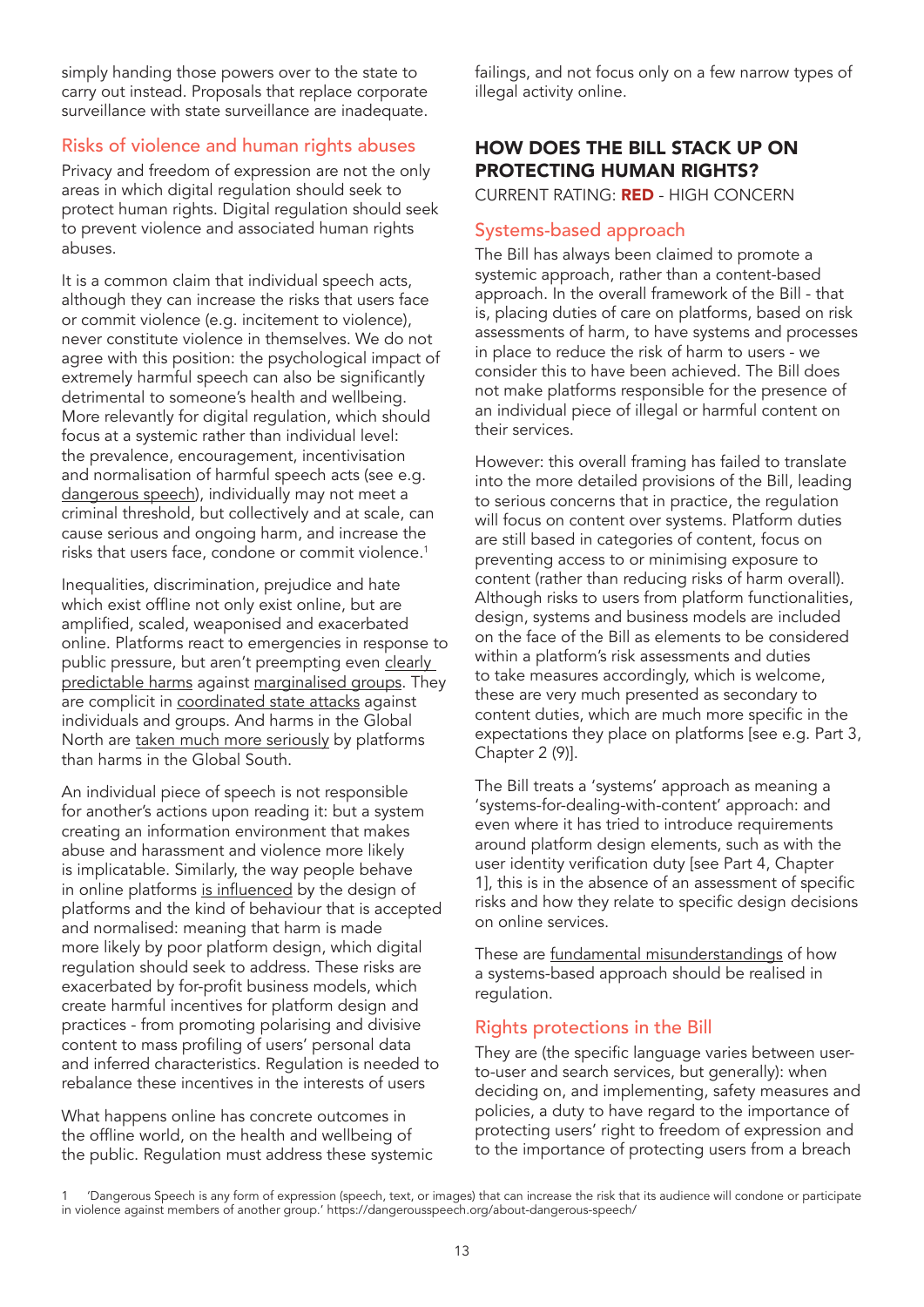of any statutory provision or rule of law concerning privacy that is relevant to the use or operation of the service (including, but not limited to, any such provision or rule concerning the processing of personal data). [see Part 3, Chapter 2 (19) and Chapter 3 (29)]

There are also duties for:

- user-to-user services to have clear provisions in their terms of service about how to claim for breach of contract if terms of service are violated regarding their content [see Part 3, Chapter 2 (19)]
- all services to have user complaints procedures for if they fail to uphold their rights duties [see Part 3, Chapter 2 (18) and Chapter 3 (28)]
- And an understanding that companies will comply with their duties regarding rights if they implement the measures recommended by OFCOM in codes of practice (to be designed by OFCOM in consultation with human rights experts): and if they use other measures, they must have regards to the importance of freedom of expression and privacy. [see Part 3, Chapter 6 (45)]

Category 1 services have additional duties to carry out rights impact assessments regarding freedom of expression and privacy, to publish impact assessments, and to specify publicly what steps they have taken to protect freedom of expression and privacy [see Part 3, Chapter 2 (19)].

These duties suffer from being both overly vague and overly specific. They are not duties to protect, promote or uphold rights - only to 'have regard to the importance of' them. Moreover, the language is oddly specific: duties being tied to, for instance, 'breaches of statutory provisions or rule of law concerning privacy', rather than explicitly referencing [Article 8](https://www.equalityhumanrights.com/en/human-rights-act/article-8-respect-your-private-and-family-life) rights.<sup>2</sup> These deviations from how rights are expressed within the current Human Rights Act and European Convention leave room for concern as to how much deviation will be permitted. The first draft Online Safety Bill, though imperfect, at least explicitly identified privacy as a right - and now this language has been watered down even further to exclude this.

Moreover, OFCOM's duties towards rights are limited: there is no mention of rights in the online safety objectives that OFCOM are required to pursue [see Schedule 4], only that OFCOM must produce a statement each year about the steps they have taken to ensure their functions are compliant with Articles 8 and 10. [see Part 7, Chapter 7]. Given that OFCOM's recommendations in codes of practice will be taken as the benchmark for whether or not platforms' systems are rights-protecting, this is a worrying omission.

## Requirements in the Bill that raise particular rights impacts concerns

Compounding the risk of the rights protections being vague is the fact there are many provisions in the Bill which run a strong risk of infringing on either privacy or freedom of expression.

For instance, OFCOM can also require a company to use proactive technologies on public channels, or in the case of CSEA detection, also on private channels [see Part 7, Chapter 5, 6]. These technologies can include content moderation technology, user profiling and behaviour identification technology. This is a significant power that could have huge consequences for privacy of user content, privacyprotecting functionalities such as end-to-end encryption, privacy of user characteristics and personal information, and little discussion is given to how these risks will be mitigated, or what the details of the specific requirements made of platforms will be.

Similarly, all service providers will need to take steps to protect children from encountering harmful content [see e.g. Part 3, Chapter 2 (11)] (and sites which publish pornographic content will have to have age verification measures in place) [see Part 5]. This will require significant measures taken, either to age-verify users or use age assurance technology to profile users: either way, significantly affecting the personal data platforms collect, hold, and use to make decisions about users.

Category 1 providers also will have a requirement to give the option for identity verification [see Part 4, Chapter 1]: with the result that users will be able to block content or interactions from unverified users [see Part 3, Chapter 2 (14)] and giving platforms political cover and indeed incentivisation to [further](https://www.gov.uk/guidance/anonymous-or-multiple-account-creation-improve-the-safety-of-your-online-platform)  [restrict functionalities](https://www.gov.uk/guidance/anonymous-or-multiple-account-creation-improve-the-safety-of-your-online-platform) available to unverified users. And although the Bill leaves some discretion as to what method should be used, it does not set any minimum requirements for privacy protection.

Moreover, these requirements not only risk serious privacy violations by platforms seeking to comply

<sup>2 &#</sup>x27;Everyone has the right to respect for his private and family life, his home and his correspondence. There shall be no interference by a public authority with the exercise of this right except such as is in accordance with the law and is necessary in a democratic society in the interests of national security, public safety or the economic well-being of the country, for the prevention of disorder or crime, for the protection of health or morals, or for the protection of the rights and freedoms of others.' https://www.equalityhumanrights.com/en/human-rights-act/article-8-respectyour-private-and-family-life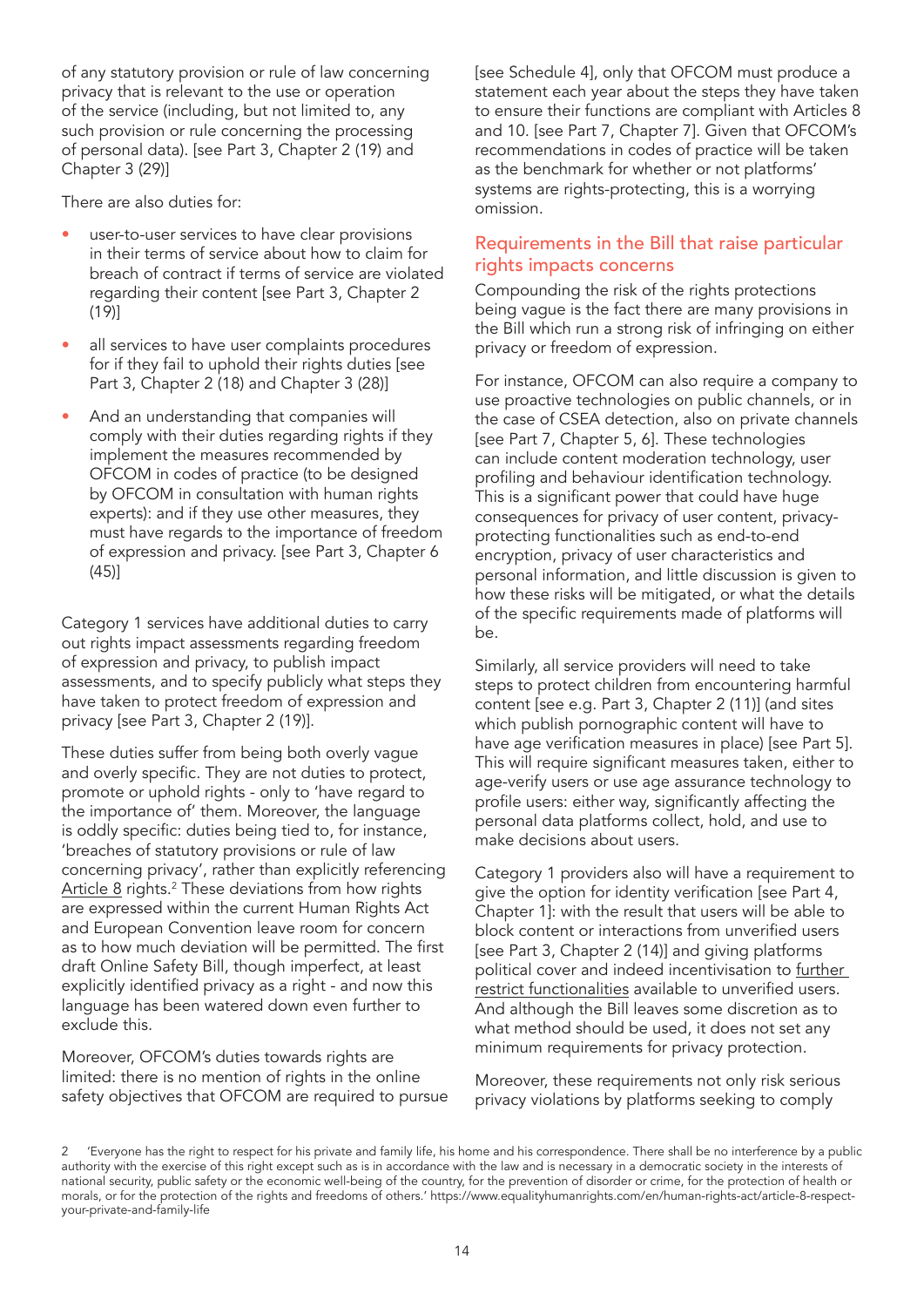with the regulation, but also will put [marginalised](https://demos.co.uk/blog/is-anonymity-the-best-target-in-the-fight-against-the-trolls/)  [groups at greater risk](https://demos.co.uk/blog/is-anonymity-the-best-target-in-the-fight-against-the-trolls/): those for whom it is not safe [or not possible](https://www.independent.co.uk/independentpremium/voices/online-anonymity-abuse-racism-saka-b1885812.html) to verify their identity or their age, for instance, will face extreme restrictions of access and functionalities. Anonymity is a fundamental online protection that [facilitates the realisation](https://www.ohchr.org/en/calls-for-input/reports/2015/report-encryption-anonymity-and-human-rights-framework) of other fundamental rights, including freedom of expression, privacy and safety, and should not be restricted directly or indirectly in this way.

Age-filters have also been known to over-moderate and [block children from accessing vital information](https://www.independent.co.uk/tech/bt-internet-filter-gives-parents-option-to-block-gay-and-lesbian-lifestyle-content-9018515.html)  [for them:](https://www.independent.co.uk/tech/bt-internet-filter-gives-parents-option-to-block-gay-and-lesbian-lifestyle-content-9018515.html) meaning that oversight and remedy of the actual outcomes of these requirements is crucial.

## RECOMMENDATIONS

Widening scope of rights protections

- The Bill should include a duty for platforms to have regard to the importance of freedom of access to information for both adults and children online, to constrain overrestriction of access to prevent harm
- Platforms' risk assessments should include not only a rights impact assessment but an assessment of how strengthening certain rights could protect users on their services
- Protections for human rights as stated in the Human Rights Act and ECHR [should be included](https://demos.co.uk/project/demos-evidence-online-safety-bill/) in the online safety objectives
- Platforms should be required to have duties to protect user rights in the application of all of their systems, not only those designed to comply with safety duties
- They should also include in their risk assessments how their activities, systems, business model and design (beyond just their safety procedures) might be impacting on their users' rights and require them to take steps to alleviate these risks
- The provisions for supercomplaints should specify that platforms' failures to protect privacy are also a grounds to bring a supercomplaint, rather than only harm and freedom of expression being mentioned on the face of the Bill

## Reducing the risk of overreach

- The language should be standardised across the Bill relating to duties to 'prevent' or 'ensure users are not normally able to' or 'minimise the risk of' encountering certain harms, and use one framing which clearly allows for privacy protections to be in place
- Rights protection duties should set out more

clearly the processes by which platforms will be expected to balance different rights where they may conflict: [not a hierarchy of rights](https://demos.co.uk/wp-content/uploads/2022/03/Joint-Submission-to-the-Human-Rights-Act-Reform-Consultation.pdf)

- Privacy should be given equal consideration to freedom of expression, rather than take a secondary position as the difference in drafting implies: it should be specified that it is a right
- The identity verification duty should be scrapped
- OFCOM's requirements to use proactive technology currently stipulate that before they impose this they must 'consider matters' which include whether the use of that technology interferes' with user rights: this should be strengthened to a requirement
- OFCOM should consider in their codes of practice and audit regularly how requirements around age or identity verification online may be affecting people's freedom to access information and their right to a private life
- The Bill should reflect the wider landscape of rights that platforms should be respecting, such as the right to anonymity
- Rights impact assessments should be required to be carried out by OFCOM of codes of practice and specific measures recommended
- [ISP blocking](https://www.openrightsgroup.org/blog/access-denied-service-blocking-in-the-online-safety-bill/) or access restrictions should only be used as an extreme last resort in the face of an overwhelming threat to public safety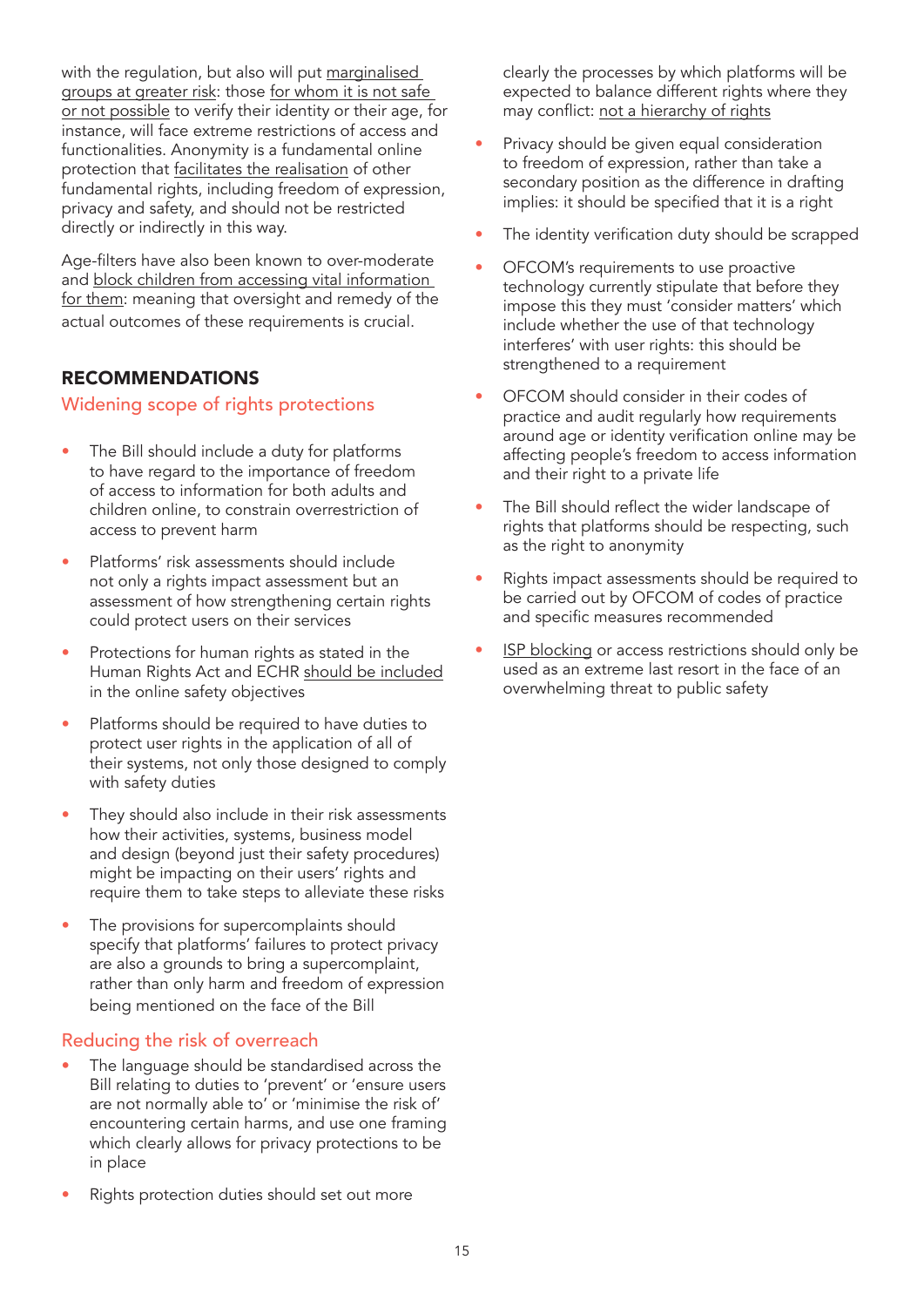## <span id="page-15-0"></span>FREEDOM AND EQUALITY

## DIGITAL REGULATION SHOULD: PROMOTE THE DEMOCRATIC PRINCIPLES OF FREEDOM AND EQUALITY

CURRENT RATING: RED - HIGH CONCERN

*High risk of failing to promote the democratic principles of freedom and equality: The Bill seeks to protect the freedom of democratic speech. But a pervasive lack of engagement with existing inequalities in how online spaces are operated and regulated means that it is likely to fail to adequately address issues such as hate, abuse, harassment, and discrimination that threaten democratic principles and processes.*

The unique power of the internet, its openness, and the facilitation of new forms of communication, is to provide greater freedom of information, association and expression than ever before. A liberal democratic, open internet ought to lower the barriers to accessing information and services to be open to all. The power of the internet to uplift marginalised voices, facilitate transnational solidarity and collective organising, and enable greater strides to be taken towards challenging injustice and rectifying inequalities.

But the inequalities that manifest offline are just as present online. Prejudice, discrimination, hate and violence [put people at risk](https://www.endviolenceagainstwomen.org.uk/wp-content/uploads/Glitch-and-EVAW-The-Ripple-Effect-Online-abuse-during-COVID-19-Sept-2020.pdf) and drive them out of online spaces that they need; while [biased design of](https://www.mic.com/impact/how-ai-lets-bigots-trolls-flourish-while-censoring-lgbtq-voices-66661864)  [technologies](https://www.mic.com/impact/how-ai-lets-bigots-trolls-flourish-while-censoring-lgbtq-voices-66661864) means that technological oppression falls heaviest on the most marginalised groups.

Abuse of women is reported [with no action taken](https://www.bbc.co.uk/programmes/m0010s0w). [Incitements to violence](https://edition.cnn.com/2021/10/25/business/ethiopia-violence-facebook-papers-cmd-intl/index.html) are left up on platforms. LGBTQ+ content [is filtered as](https://edition.cnn.com/2017/03/20/us/youtube-lgbtq-restricted-trnd/index.html) 'inappropriate'. Bias in how automated technologies are designed also mean that those biases are reproduced in the ways that content is curated and moderated, and what users experience and the ways users are treated. Content from marginalised communities

isn't moderated correctly. [Lack of contextual and](https://www.reuters.com/investigates/special-report/myanmar-facebook-hate/)  [language understanding,](https://www.reuters.com/investigates/special-report/myanmar-facebook-hate/) as well as lack of well paid, trained and supported moderators, has led to situations where ethnic violence has gone unaddressed, while legitimate speech (such as the use of reclaimed slurs) has been deemed toxic or harmful.

Digital regulation must recognise that positive freedoms and equality, empowering users rather than entrenching marginalisation, must be part of the goals of our online world, not simply ensuring noninterference.

## HOW DOES THE BILL STACK UP ON PROMOTING THE DEMOCRATIC PRINCIPLES OF FREEDOM AND EQUALITY?

CURRENT RATING: RED - HIGH CONCERN

## Protections against harm that threaten freedom and equality

What the platform safety duties for content that is harmful to adults will be required to tackle is difficult to know as the Bill does not state what forms of content will be priority. However, the risk assessment duties include taking into account content, functionalities of the service, and the design and operation of the service affects risks to adults. The duties also include specifying in the terms of service what content will be curated or moderated in certain ways, although no particular treatment for this content is mandated [see Part 3, Chapter 2 (12,13)].

In terms of the treatment of legal but harmful content, we consider that this is a reasonable balance. Platforms already moderate and curate content, to promote engagement, or sometimes in the apparent interests of safety - where they do so, it is in the interests of users that this is stated in terms of service so they can be held accountable. Although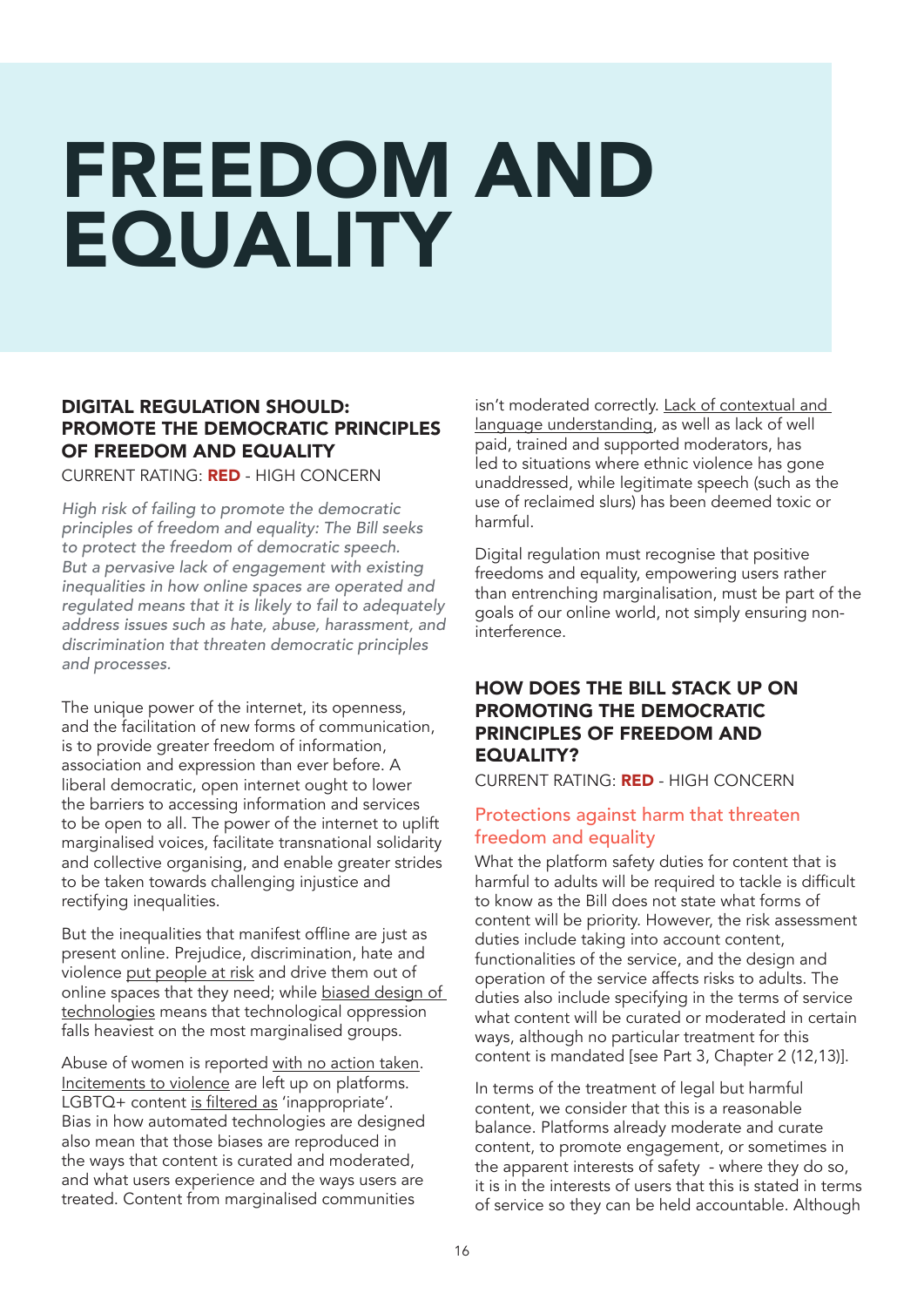an individual piece of speech online may not pass the threshold for harm that would deem it illegal, at a systemic level, many such pieces of content can have a cumulative harm, [including threatening](https://hopenothate.org.uk/2021/09/03/new-report-free-speech-for-all-why-legal-but-harmful-content-should-continue-to-be-included-in-the-online-safety-bill/)  [people's freedoms](https://hopenothate.org.uk/2021/09/03/new-report-free-speech-for-all-why-legal-but-harmful-content-should-continue-to-be-included-in-the-online-safety-bill/), that is significant enough to warrant action. For example, harassment campaigns - abuse, doxxing, threats, etc. - can drive people out of online spaces due to safety or privacy fears, interfering with their own expression in that space.

We agree that if this clause is interpreted as meaning a platform must apply one of the four content treatment options to priority harmful content, (taking down the content, restricting access, limiting its recommendation or promotion, or actively recommending or promoting) there are justifiable concerns for freedom of expression. This is because, in the absence of a clear balancing test between the level of risk posed by content that meets the criteria of a specific harm and the required action for said harm, action appears to be required. . Risks arising from legal but harmful content are better tackled through a systems-based approach that drives changes to the design and functionalities of the service identified through an adults' risk assessment [see Part 2, Chapter 3, 12 (5)] beyond simply terms of service about content treatment.

Where platforms themselves are employing systems that increase the risks of harm, such as hatred or harassment, to users, these should be the subject of oversight. One of the other major threats to rights and freedoms online is when platform systems, be they content moderation, content curation, user profiling or behaviour identification, end up replicating and entrenching inequalities, with marginalised groups most affected by failures in platform design and systems (such as being [disproportionately over-moderated](https://eu.boell.org/sites/default/files/2021-06/HBS-e-paper-state-platform-moderation-for-LGBTQI-200621_FINAL.pdf)).

The Bill has little to say about considerations of equality and nondiscrimination, beyond certain requirements about experts in equality issues being consulted by OFCOM [see Part 3, Chapter 6]. There are requirements for platforms and OFCOM to take into account, in their childrens' and adults' risk assessments and understanding of harm, how content 'particularly affects individuals with a certain characteristic or members of a certain group' [see e.g. Part 3, Chapter 2 (5); part 12 (187)].

Supercomplaints can be brought for instance, if services are 'causing significant harm to users of the services or members of the public, or a particular group of such users or members of the public' [see Part 8, Chapter 2] - suggesting that discrimination against a particular group would be grounds for a supercomplaint.

However, aside from children, there are not named groups (such as women and girls, as has been

[campaigned for](https://www.change.org/p/nadinedorries-the-uk-s-new-online-safety-law-must-protect-women-girls-from-online-abuse) by the VAWG sector) highlighted as disproportionately affected by online harms that services should have particular regard for the protection of.

And the risks to particular groups are characterised in terms of differing levels of risk from content, which fails to take into account how groups with different characteristics may be disproportionately negatively affected by systems and processes platforms have or put in place under the regulation, and what steps should be taken to mitigate this risk. For instance, identity verification poses particular risk to some marginalised groups, but the Bill only recognises that groups may have different abilities to 'access' identify verification, [see Part 4, Chapter 1 (58)] rather than that engaging in the very process may put people at risk.

## Protections of democratic speech

Alongside duties around content that is harmful to adults, Category 1 services have duties to protect journalistic content, and to protect content of democratic importance. These provisions are allegedly designed to protect against overreach in content moderation that many are concerned will result from the safety duties. What these duties entail, is vague in the text of the Bill. Platforms must operate systems which use proportionate systems and processes designed to ensure that the importance of the free expression of content of democratic/journalistic importance 'is taken into account' when making decisions about content or about a user (e.g. banning them). The journalistic content duties also include provisions for expedited complaints procedures for platform action relating to journalistic content [see Part 3, Chapter 2, 15,16].

Journalistic content is news publisher or user generated content, that is UK linked and 'is generated for the purposes of journalism' [see Part 3, Chapter 2, 15]. Democratically important content is news publisher or user generated content, that 'is or appears to be specifically intended to contribute to democratic political debate in the United Kingdom or a part or area of the United Kingdom' [see Part 3, Chapter 2,16].

Neither of these are blanket exemptions, saying that platforms may never moderate democratically important or journalistic content. However, it is clearly at least intended that there should be a higher bar for moderating this kind of content than other sorts of content regardless of the content's potential to cause harm at scale.

The vagueness of these definitions also leads to real worries of abuse. Content relating to journalism or democratic debate can apply to almost anything: indeed, there is significant and evidenced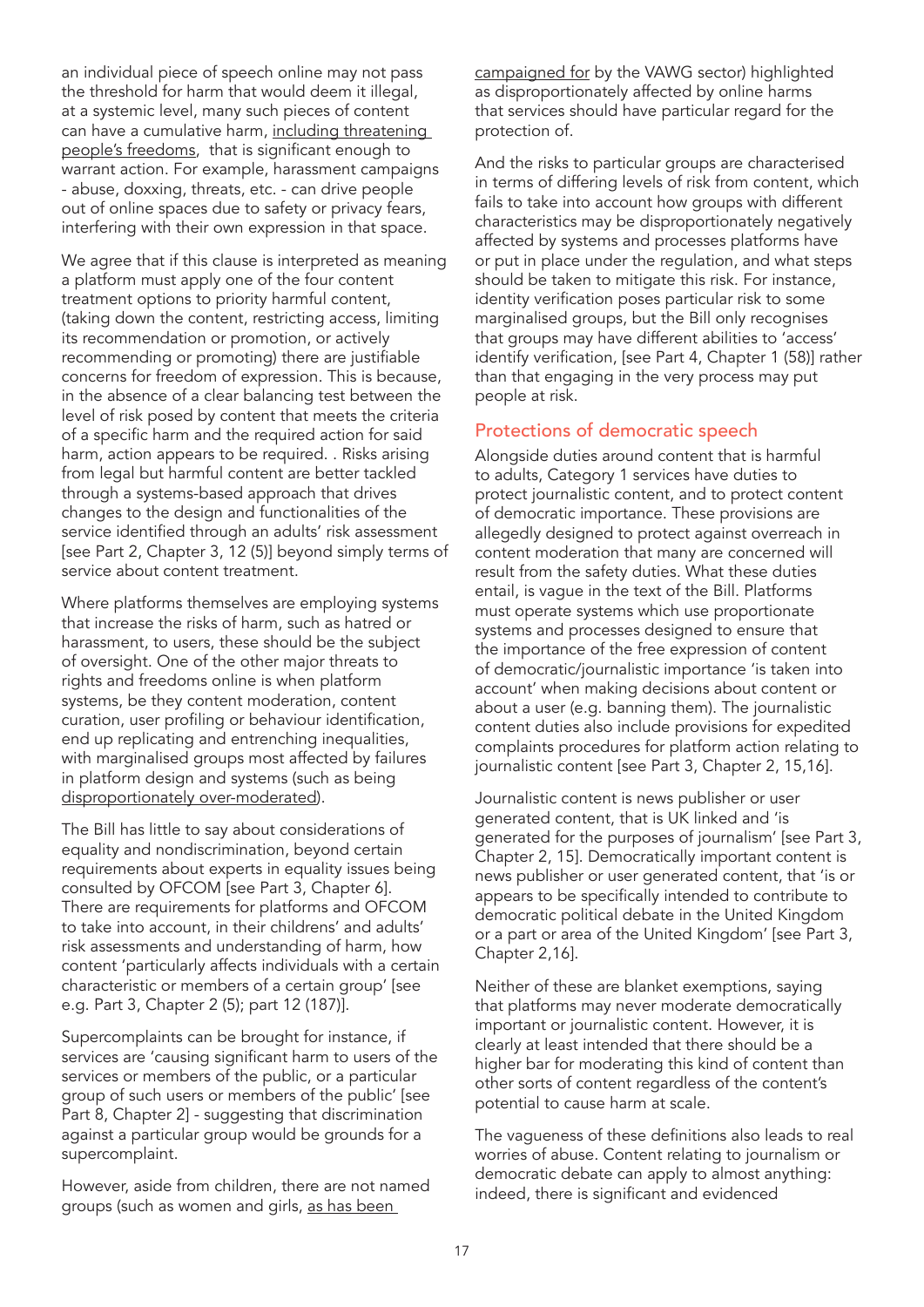harm which occurs [within democratic political](https://eu.boell.org/en/2021/07/09/gendered-disinformation-6-reasons-why-liberal-democracies-need-respond-threat)  [debates online](https://eu.boell.org/en/2021/07/09/gendered-disinformation-6-reasons-why-liberal-democracies-need-respond-threat) - from harassment of politicians to marginalised groups being silenced under the guise of 'debate'. The defence before the publication of the Bill that '[gender critics](https://www.thetimes.co.uk/article/big-tech-must-let-gender-critics-speak-under-online-safety-law-cq93r5d7n)' would not be silenced raises alarm bells, for instance, that [transphobic](https://www.bbc.co.uk/news/technology-50166900)  [abuse online](https://www.bbc.co.uk/news/technology-50166900) will be defended as 'democratic speech' even when it clearly meets the level of risk of harm that against other people would qualify for content to be moderated.

And if it does not apply to almost anything, [it begs](https://demos.co.uk/wp-content/uploads/2021/10/Demos-Submission-to-Joint-Committee.pdf)  [the question](https://demos.co.uk/wp-content/uploads/2021/10/Demos-Submission-to-Joint-Committee.pdf): why are existing freedom of expression protections not good enough to protect these types of political freedom of expression, and if not, why does adding protections in that will likely [benefit the](https://committees.parliament.uk/publications/6878/documents/72529/default/)  [speech of politicians and journalists](https://committees.parliament.uk/publications/6878/documents/72529/default/) (who often have significantly higher online reach than other users) most, do better at protecting those rights?

There is also a general exemption for news publisher content from platform duties altogether. Platforms will have a duty to ensure that the freedom of expression of news publisher content is taken into account in moderation decisions (via the inclusion of news publisher content in the definitions of content of democratic importance and journalistic content.) Whether or not there is a strict exemption from any moderation expected, therefore, there is a clear presumption that platforms are to treat the moderation of harmful news publisher content with more hesitation than other harmful content, and this will likely inform the recommendations made through codes of practice or guidance.

And this extra protection is granted while the scope of what counts as news publisher or user generated content is extremely unclear. For instance, 'a link to a full article or written item originally published by a recognised news publisher' [see Part 3, Chapter 7] counts as news publisher content, but if a user attaches harmful commentary to the link in posting it on another site, how the platform is meant to act on the user content but not the news publisher content is unclear. The definition of 'recognised news publisher' has also been [challenged on similar](https://committees.parliament.uk/writtenevidence/39237/pdf/)  [grounds to the above,](https://committees.parliament.uk/writtenevidence/39237/pdf/) for being too broad and [allowing extremist content](https://committees.parliament.uk/writtenevidence/39153/pdf/) in under another guise: as the standards required to meet the definition are extremely low and easily achievable by websites set up to spread disinformation or hate.

As drafted, therefore, the democratic importance and journalistic content protections risk doing little extra to protect freedom of expression, but offering protections for widespread forms of disinformation and abuse, as well as weaponisation and manipulation of the 'news publisher' definition by bad actors.

platforms is currently linked to the number of users and platform functionalities (though the details are undefined [see Schedule 10], with even more scope to define the conditions for 2A and 2B services. This risks leaving [small but high-risk platforms out of](https://committees.parliament.uk/writtenevidence/39153/pdf/)  [scope](https://committees.parliament.uk/writtenevidence/39153/pdf/) for taking meaningful action on various forms of extremism, abuse and disinformation, despite the fact they pose [significant risks to users](https://blogs.timesofisrael.com/does-the-online-safety-bill-really-keep-us-safe/).

Overall, the Bill belies a misunderstanding of how power operates in the online world. It speaks to an outdated vision of online 'marketplaces of ideas' in which the best ideas will promote highquality democratic discourse, as long as they are unencumbered by interference. This democratic vision does not exist: structural inequalities mean that such 'free debate' only further entrenches and silences already marginalised groups, whose voices ought to be at the centre of democratic debates.

#### **RECOMMENDATIONS**

- Platforms and OFCOM should have duties to consider in their risk assessments and codes of practice how platform systems as well as harmful content can pose risks to members of groups with different characteristics
- There should be additional duties for platforms and OFCOM to carry out equalities and impact rights assessments on the systems and measures being recommended and put in place
- The exemptions for content of democratic importance should be removed, and the freedom of expression protections strengthened. Platforms should state in their terms of service how they intend to balance harms with public interest, and enforce this consistently.
- The definition of a recognised news publisher should include [higher thresholds](https://committees.parliament.uk/writtenevidence/39237/pdf/)
- At a minimum, it should be clarified that platforms are [not being prevented](https://www.disinfo.eu/advocacy/fact-checkers-and-experts-call-on-meps-to-reject-a-media-exemption-in-the-dsa/) from taking action on news publisher content shared on their sites in pursuit of their safety duties e.g. if content violates their terms of service
- Which category platforms are in should include an assessment on the basis of risk, not only of number of users and functionalities.

The categorisation of platforms as Category 1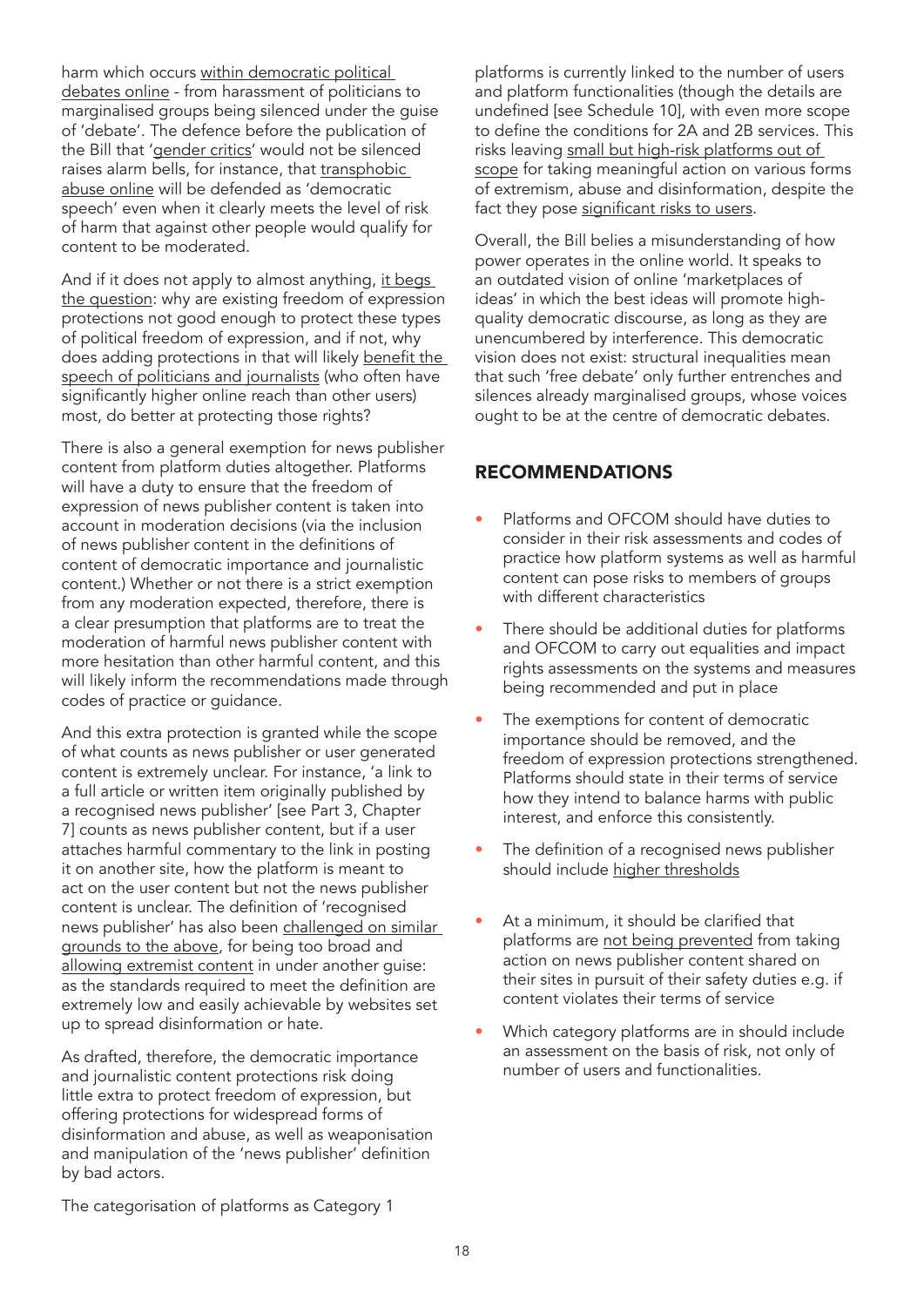## <span id="page-18-0"></span>INFORMATION INTEGRITY

## DIGITAL REGULATION SHOULD: PROMOTE INFORMATION INTEGRITY

CURRENT RATING: RED - HIGH CONCERN

High risk of failing to promote information integrity: the Bill simply overlooks the risks posed by disinformation and fails to engage with how they can be combated, delaying this discussion to years into the regulatory set-up.

From the [Cambridge Analytica scandal](https://www.theguardian.com/news/series/cambridge-analytica-files) to [Russian](https://www.scientificamerican.com/article/russian-misinformation-seeks-to-confound-not-convince/)  [disinformation campaigns](https://www.scientificamerican.com/article/russian-misinformation-seeks-to-confound-not-convince/) to [voter suppression](https://www.nbcnews.com/tech/social-media/days-left-black-voters-face-orchestrated-efforts-discourage-voting-n1243780) in the US, the [January 6th insurrection](https://www.washingtonpost.com/technology/2021/10/22/jan-6-capitol-riot-facebook/) incited on social media to China banning memes making fun of the state leader: what happens online, in our key sites of political discourse and political participation, news and information, has direct impact on democratic processes and citizen empowerment across the world.

 With this greater freedom of and democratising of information also comes the correlating threats: disinformation and censorship both allow bad actors to weaponise the functionalities of internet services to disrupt the integrity of the information environment that people access. And platforms choose not to take meaningful action [on the](https://www.wired.co.uk/article/facebook-covid-disinformation)  [fundamental structures](https://www.wired.co.uk/article/facebook-covid-disinformation) of their services that help foster misinformation in the interests of preserving profit: and [conceal information](https://www.washingtonpost.com/technology/2021/10/28/facebook-covid-misinformation/) about the level of threat of disinformation.

Digital regulation must address both these threats, and not tackle one at the expense of the other.

## HOW DOES THE BILL STACK UP ON PROMOTING INFORMATION INTEGRITY? CURRENT RATING: RED - HIGH CONCERN

#### Harmful disinformation and misinformation

Despite disinformation posing a demonstrable and ongoing threat to public safety, public health, the rights of marginalised groups, social cohesion and democracy, this Bill has remarkably little to say.

OFCOM must establish a committee, to report within 18 months, to provide advice on how service providers should deal with disinformation, and how OFCOM should approach disinformation in requiring information from platforms and how they should carry out their media literacy duties [see Chapter 7, 130].

There is a new false communications offence, which is a new individual criminal offence [see Part 10, 151] rather than forming a meaningful part of the new regulation, and in any case, as an individual offence, would not be an appropriate basis or method for tackling amplified disinformation or [the diversity of](https://demos.co.uk/project/warring-songs-information-operations-in-the-digital-age/)  [forms of disinformation](https://demos.co.uk/project/warring-songs-information-operations-in-the-digital-age/) that include manipulating true information.

There are other clauses through which action on disinformation might be required, but this is extremely unclear (such as the ability to direct OFCOM to give priority to other objectives in the case of a threat to public safety [see Part 9, 146].

It is plausible that the duties around content that is harmful to adults [Part 3, Chapter 2 (13)] could include duties around disinformation, although as currently drafted disinformation would be difficult to designate a priority harm since only some forms of disinformation are especially harmful (as opposed to, say, abuse or harassment). Moreover, the action required would only be to act on disinformation insofar as it is prohibited in platforms' terms of service.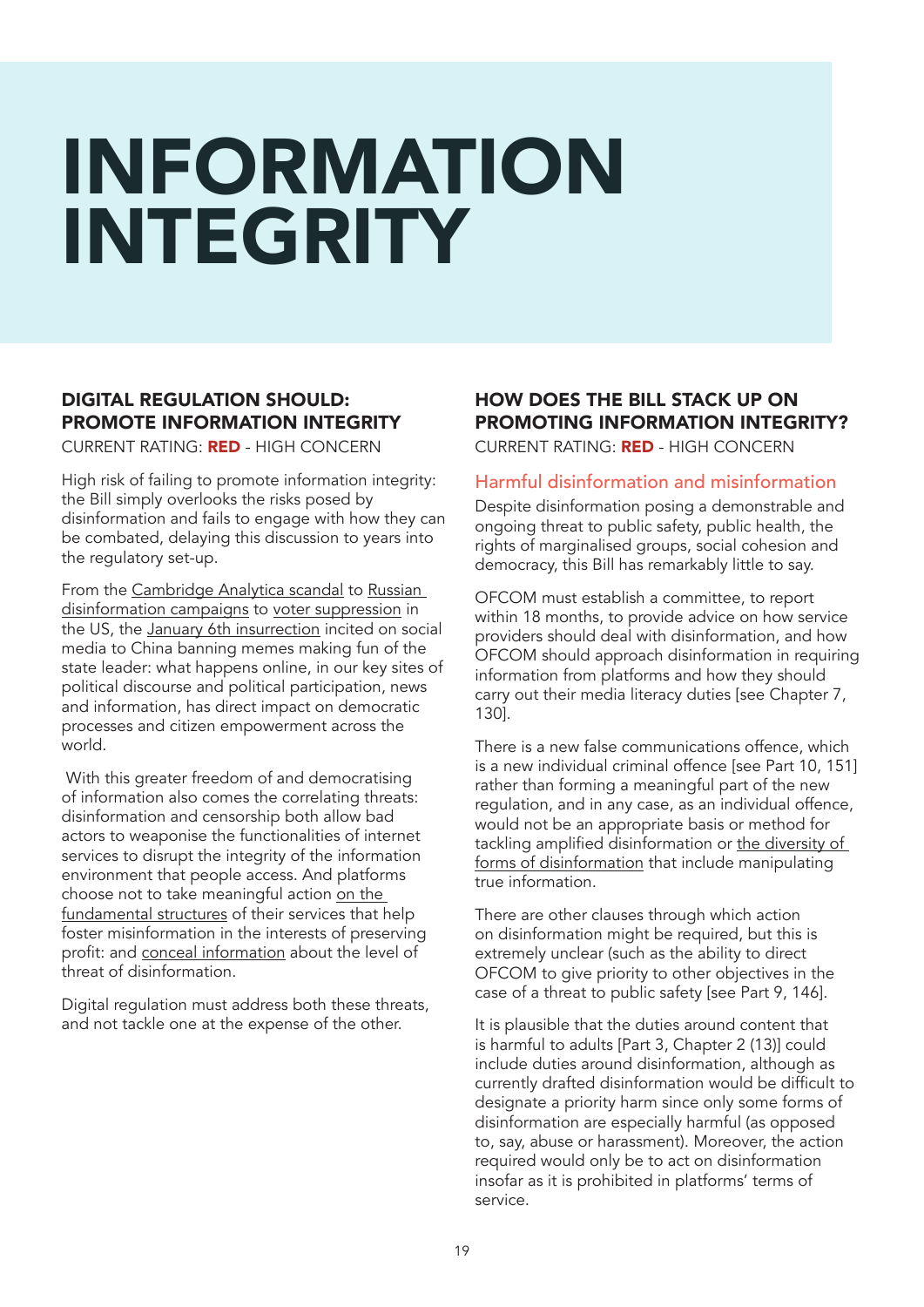In short, the Bill as it currently stands requires effectively no action on harmful disinformation, and does not provide a clear roadmap to achieving action.

## RECOMMENDATIONS

- OFCOM should prepare a code of practice which sets out steps platforms are expected to take to combat the risks associated with harmful disinformation and misinformation
- Coordinated inauthentic activity online should be designated a priority harm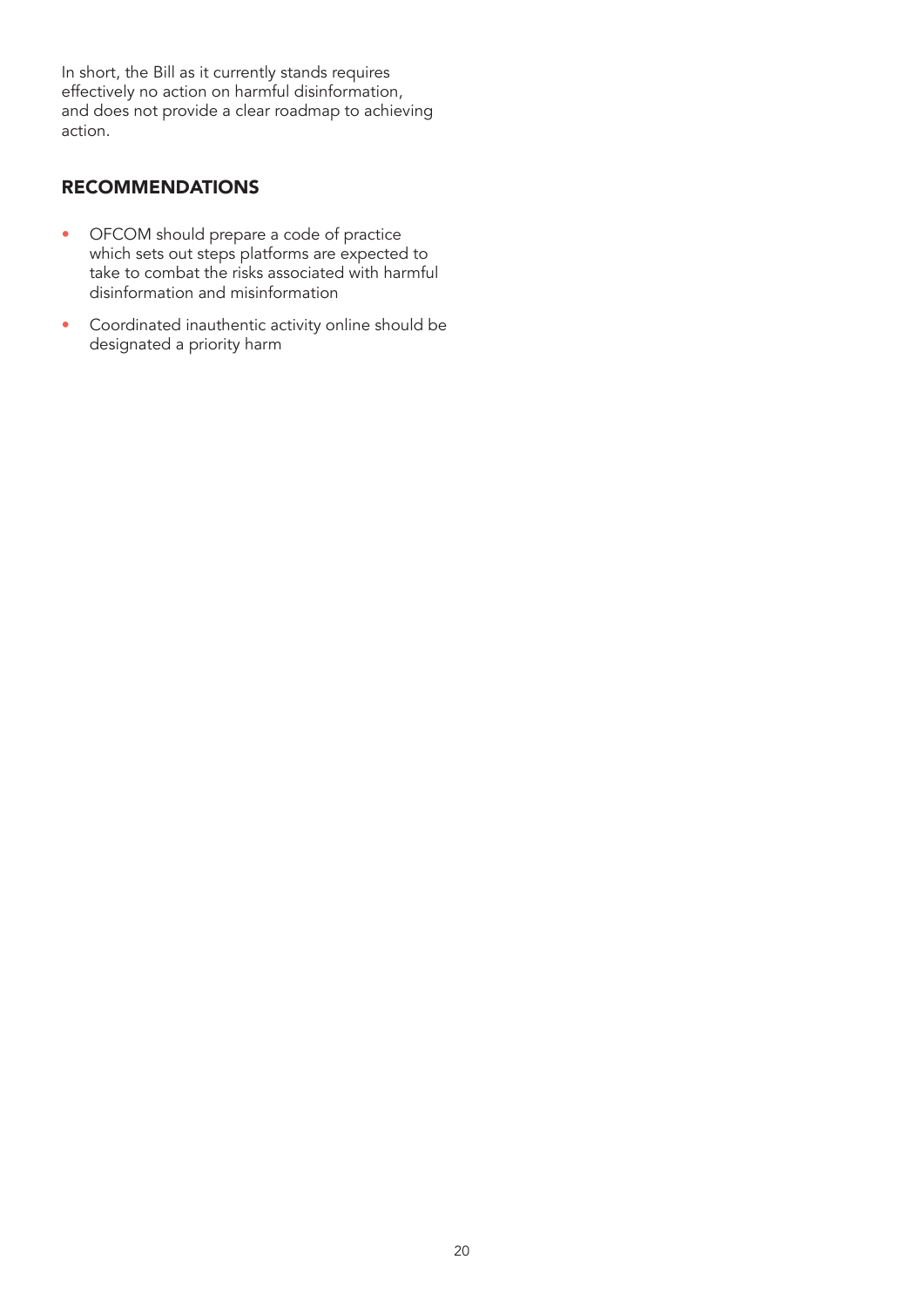## <span id="page-20-0"></span>TECHNICAL EFFECTIVENESS AND FUTUREPROOFING

## DIGITAL REGULATION SHOULD BE TECHNICALLY EFFECTIVE AND **FUTUREPROOF**

CURRENT RATING: RED - HIGH CONCERN

High risk of failing to be technically effective and futureproof: the Bill is designed with specific platforms, risks and functionalities in mind, and requires actions from platforms that conflict at best, or are impossible to deliver at worst.

For these outcomes, it is not enough that they are the intention of the regime. They must be evidenced outcomes. Lip service paid in regulation to the importance of safeguarding rights or promoting health is meaningless if concrete improvements are not in fact made.

This means that requirements of a digital regulation regime must be reasonably technically achievable given current technologies, but also be able to be applied to a range of current and future technologies. As such, they should be principlebased, with specifics determined by the regulator in an iterative and evaluative process which can easily be adapted and updated as understanding, risks and technologies evolve. Requirements which are designed with the risks and processes of a particular platform in mind (e.g. Facebook) or are designed from an idealistic standpoint without appreciation for the technical ramifications of what is being required are going to be both ineffective and encourage overreach.

## HOW DOES THE BILL STACK UP ON BEING TECHNICALLY EFFECTIVE AND FUTUREPROOF?

CURRENT RATING: RED - HIGH CONCERN

There are elements in the Bill which have understandable intentions, but which are unlikely to be able to be implemented to any meaningful level of success.

#### Specific measures set out across platforms

In particular, the 'user empowerment' duties [see Part 3, Chapter 2 (14)] require that Category 1 services 'include features which adult users may use or apply if they wish to increase their control over harmful content', to reduce the likelihood they will encounter harmful content or alert the user to harmful content. Similarly, requirements that apply to all platforms regardless of individual risk and the functionalities of each platforms should not be designed with one set of risks and functionalities in mind: such as the requirement that 'a provider of a Category 1 service must offer all adult users of the service the option to verify their identity', [see Part 4, Chapter 1] which facilitates users preventing interactions with nonverified users [see Part 3, Chapter 2 (14)].

Both of these duties are to have specific systems in place to reduce the risk of harm to users, but which have significant risks of overreach and infringement upon user rights, without acknowledgement of this or the duties being conditional on the specific risks on a platform or a rights impact assessment of having such systems in place. This flies in the face of the purpose of the Bill, which is to ensure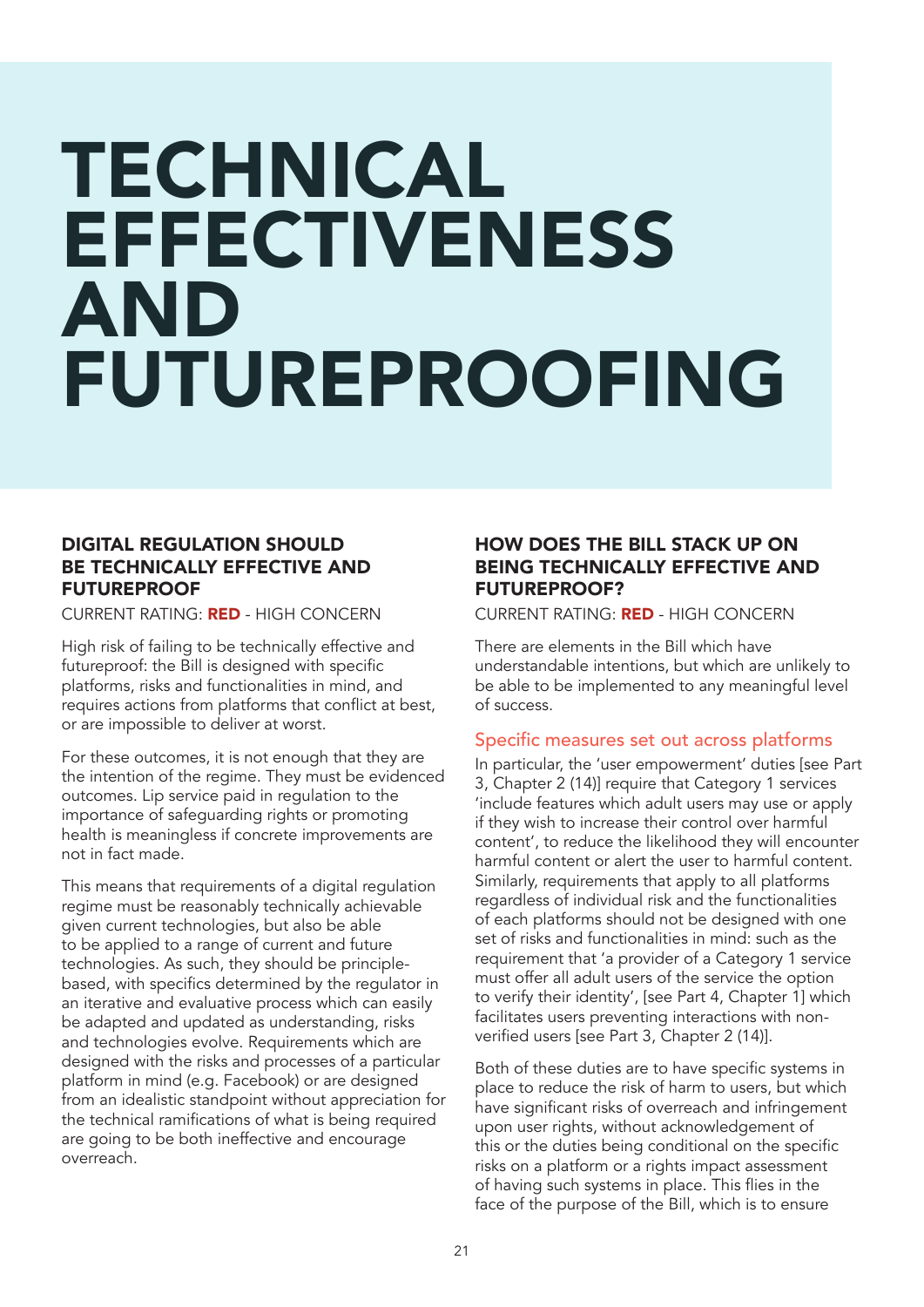platforms have systems in place tailored to specific risk profiles and in adherence with evidence-based recommended measures.

## Priority illegal offences

The extension of priority illegal offences [see Schedule 7] which platforms will have duties which are likely to require proactive identification [see Part 3, Chapter 2 (9) and Chapter 3 (24)] also raises similar concerns, given its extension beyond the original offences of terrorism and CSEA, where there is a clear technical mechanism for identifying illegal content at scale. This leaves a significant degree of uncertainty about what the standards for identifying and removing illegal content will be, and how these will be balanced against the risk of overreach at scale.

## Conflicts with rights protections

There is also little acknowledgement of where conflicts might arise from the technical requirements of the Bill. For instance, notices can be issued to require accredited technology to be used to identify and take down CSEA content on public or private channels [see Part 7, Chapter 5 (103)]. There is no mention of whether if channels are end-to-end encrypted, the technology that will be required will be compatible with preserving the integrity of end-to-end encryption or not; and how platforms are expected to meet their duties to user privacy in light of these requirements and other potential requirements to use proactive technologies and age verification to mitigate various harms.

## Meaningful powers

The information that OFCOM is able to require [see Part 7, Chapter 4] also do not appear to have been designed with the facilitation of meaningful [algorithm inspection](https://www.adalovelaceinstitute.org/wp-content/uploads/2020/11/Inspecting-algorithms-in-social-media-platforms.pdf) in mind, that will be necessary for the regulator to be adequately assessing the systems that platforms have in place (including content moderation, user profiling, or behaviour identification), and are focused much more on transparency about policies and incidence of harm than on details of decision-making processes.

There are also reviews [see e.g. Part 9, 149] built into the framework, but these are infrequent and lack involvement of independent third parties to support the evaluation, testing and iteration of how measures are recommended.

## RECOMMENDATIONS

- The user empowerment duties and user identity verification requirements should be removed from the Bill, and instead be considered during the drafting of the Codes of Practice.
- Language around users being 'prevented' from accessing certain forms of content, illegal or legal, should be amended (as it already is in some areas of the Bill - [see e.g. Part 3, Chapter 2, (9) to 'minimising' or 'mitigating' risk to avoid mandating the use of technical systems that will overmoderate.
- Requirements to use proactive or accredited technologies or processes like age verification should include clear privacy standards. Regarding Age Assurance, the [Joint Committee report](https://committees.parliament.uk/publications/8206/documents/84092/default/) sets out useful recommendations as to incorporating privacy-protecting requirements.
- The information requirement provisions should be strengthened to facilitate and require [algorithmic audit](https://www.adalovelaceinstitute.org/wp-content/uploads/2020/11/Inspecting-algorithms-in-social-media-platforms.pdf).
- There should be a process through which independent accredited third parties, such as researchers, should be able to bring to OFCOM's attention the need to amend a code of practice or guidance based on evidence of systemic failures in prescribed measures.

## Procedure

There are key procedural requirements which the regime should meet, regardless of the outcomes or focus of the regime.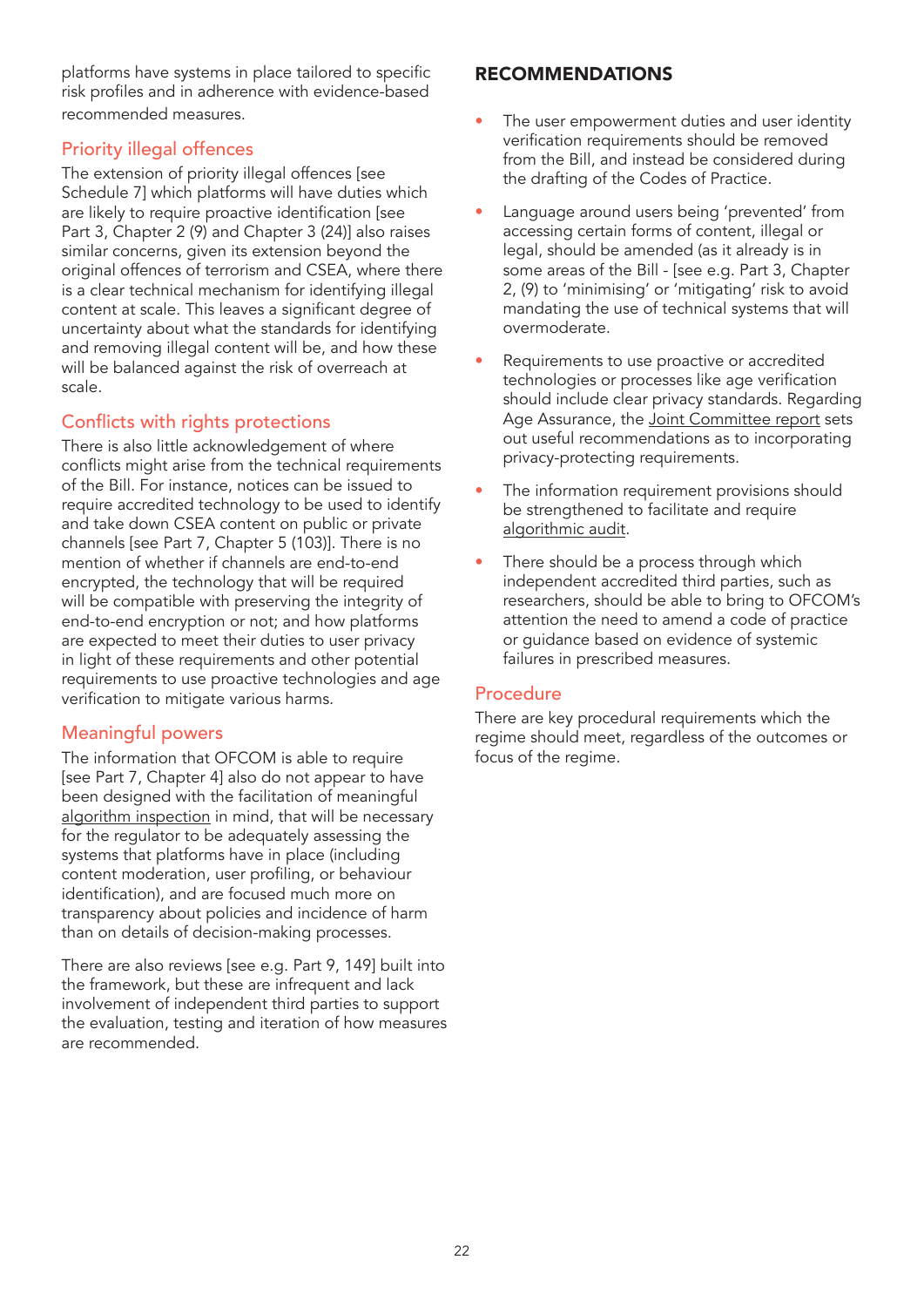## <span id="page-22-0"></span>TRANSPARENCY, ACCESSIBILITY, INCLUSIVENESS

## DIGITAL REGULATION SHOULD BE TRANSPARENT, ACCESSIBLE AND INCLUSIVE

CURRENT RATING: AMBER - MEDIUM CONCERN

Medium risk of failing to be transparent, accessible and inclusive: The Bill includes provisions to require the regulator to publish information and engage in research and consultation to inform its operations. However, these requirements are high-level and leave much discretion to the regulator, giving little power to citizens and civil society to be directly involved in the regulation of platforms.

The principles, processes and decisions of a regulator, how they are made, what information they are gathering, what information they have received, what instructions they have been given by government, who they have consulted and what they are recommending and why - all of this should be transparent and public by default, with exceptions made only in extraordinary circumstances, rather than the other way around.

The body or bodies in charge of digital regulation should ensure that their decision-making processes are not only transparent but are actively accessible to a wide range of stakeholders - at a minimum, that the information they provide is accessible and in plain English, but also that they are actively seeking to engage with and include different groups in their work: looking to models of co-regulation and powersharing to ensure that the regulatory regime does not simply replace one form of top-down control of the internet for another, but works to actively democratise it.

## HOW DOES THE BILL STACK UP ON BEING TRANSPARENT, ACCESSIBLE AND INCLUSIVE?

CURRENT RATING: AMBER - MEDIUM CONCERN

## Public access to information relating to the regime

OFCOM must [see Part 7] publish transparency reports based on platform transparency reports; publish their codes of practice and guidance [see Part 3, Chapter 6], reports on reviews of the overall incidence and severity of online harms; risk profiles and the register of categories of services; an annual report; enforcement decisions; and they may publish other reports about online safety matters. There are exceptions, however, when material can and must be kept confidential. Moreover Ofcom have only to publish their required information 'in such manner as OFCOM consider appropriate for bringing it to the attention of the persons who, in their opinion, are likely to be affected by it' [see Part 11, 168]: leaving a significant amount of room for discretion in how publications are prepared and disseminated.

Platforms have transparency duties about information they must publish, terms of service, complaints procedures, and publicly available statements on positive steps which a platform has taken to uphold its safety and rights duties. These must be clear and accessible. There are additional transparency duties about risks of and actions taken by Category 1 platforms on content that is harmful to adults [see Part 3, Chapter 2, 3]

It is appropriate that the regulator should have powers to access and produce information that might not be appropriate for publication. However, the vague specifications in the Bill currently mean that the level of detail about, for instance, how and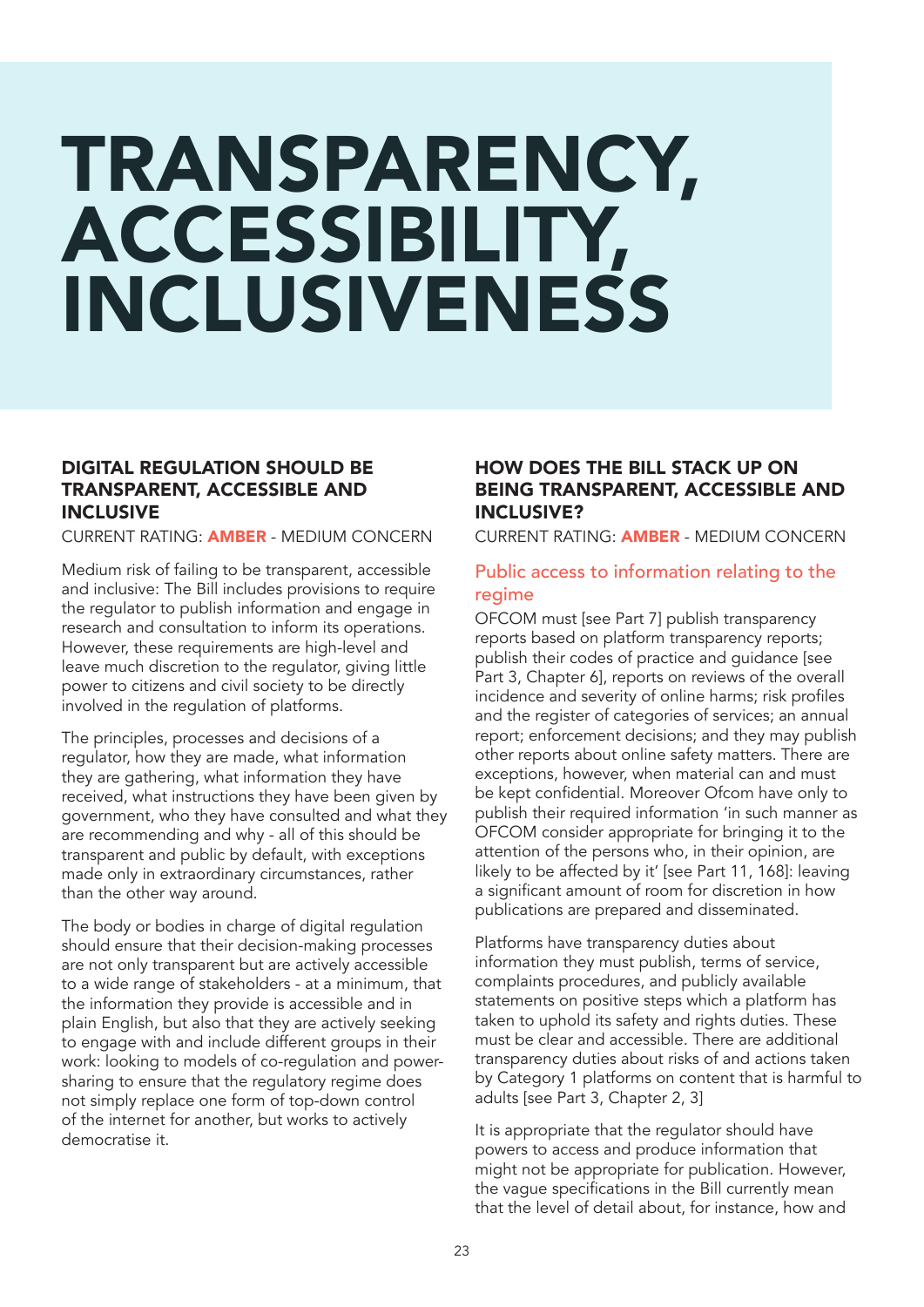why OFCOM has reached certain decisions, is likely to be very discretionary. Similarly, platforms must publish certain things, but there are not minimum standards for how detailed that must be, leaving a lot of room for information to be concealed.

## Public involvement in OFCOM's decisionmaking processes

OFCOM has duties to arrange for research into public opinion and users' experiences of online services [see Part 7, Chapter 7]. OFCOM also must consult a wide range of people in the course of their preparation of guidance, codes of practice &c [see Part 3, Chapter 6]. Supercomplaints can also be brought to OFCOM where services are significantly adversely affecting users [see Part 8, Chapter 2].

Again, this leaves a significant amount of discretion to OFCOM as to not only who and how many people are consulted, but the manner of the consultation, which can be more or less accessible and inclusive. Moreover, supercomplaints can only be brought by 'eligible entities', the criteria for which are yet to be determined by the Secretary of State. It is unclear how far this will empower users and enable groups of users to raise complaints of systemic harm. It is vital that the criteria are broad so that interest groups are not able to be excluded on political grounds.

## Independent scrutiny of platform compliance and risk profiles

An essential part of transparency, to hold both platforms and the regulator to account, [is](https://algorithmwatch.org/en/dsa-open-letter-november-2021/)  [independent researchers being able to access](https://algorithmwatch.org/en/dsa-open-letter-november-2021/)  [platform data](https://algorithmwatch.org/en/dsa-open-letter-november-2021/) in order to understand what risks are present on different services, how they are being managed, and whether the changes being made are actually having the impact they claim to be. Currently, access to this kind of data is patchy and inconsistent, dependent on the goodwill of the platforms and easily revoked.

But all the Bill has to say on this is that OFCOM must produce a report within two years assessing the extent of independent researcher access to platform data and how this could be improved [see Part 7, Chapter 7 (136)].

## RECOMMENDATIONS

[Securing independent access](https://algorithmwatch.org/en/dsa-open-letter-november-2021/) to platform data, by, for instance, vetted civil society researchers, is essential and must be included in the Bill. Instead of their report, OFCOM should be required to produce a code of practice on platforms' facilitation of independent access to data, the minimum levels of data access they must facilitate and the appropriate safeguards

that should be included.

- Platforms and the regulator should be required to publish greater detail about the justification and processes involved in their decision-making, not only summaries of the outcomes
- There should be more minimum standards established for the process of OFCOM's consultations, not only who should be consulted
- Clarity and accessibility requirements should apply to OFCOM and the Secretary of State's publications as well as platforms
- The criteria for entities eligible to bring supercomplaints must be broad and established in consultation with users and groups who represent them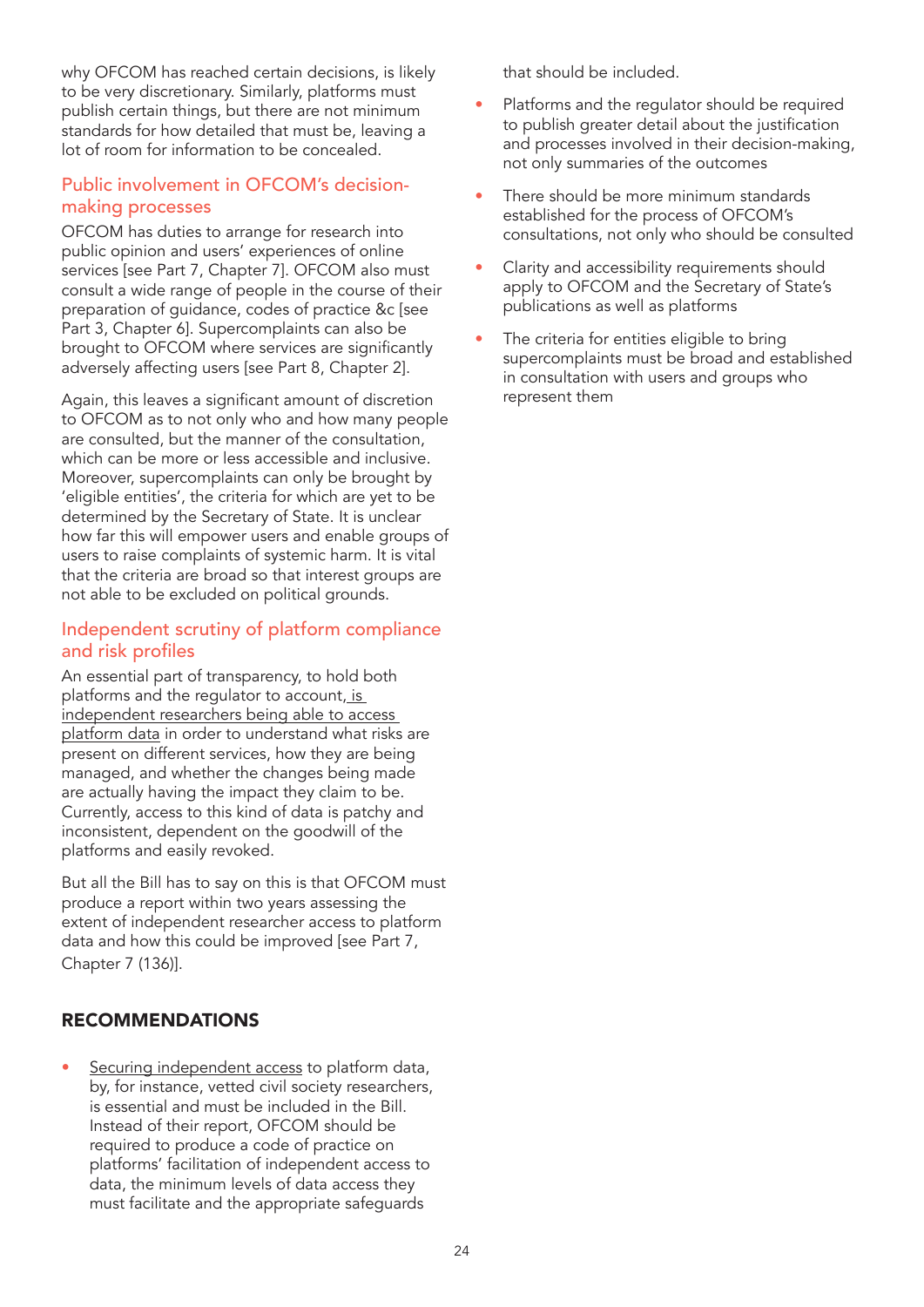## <span id="page-24-0"></span>ACCOUNTABILITY AND INDEPENDENCE

## DIGITAL REGULATION SHOULD BE ACCOUNTABLE AND INDEPENDENT

CURRENT RATING: RED - HIGH CONCERN

High risk of failing to be accountable and independent: the Bill leaves too much power in the hands of the government to direct the actions of the independent regulator.

No regulatory regime is going to be perfect. There will be times that a government seeks to use regulation in its own interest, or to advance its own agenda: tech companies will do their best to meet the letter of the requirements while avoiding the spirit where it is inconvenient or costly to them. Different interest groups will see different things as success or failure. Transparency is crucial to be able to address these challenges, but is not sufficient: there must be sufficient power-sharing and oversight from different bodies, as well as the involvement of multiple stakeholders, that allow for course corrections, and for any overreach or inefficacy to be addressed. The independence of a regulator from the government is crucial to this.

## HOW DOES THE BILL STACK UP ON BEING ACCOUNTABLE AND INDEPENDENT?

CURRENT RATING: RED - HIGH CONCERN

## Secretary of State Powers

Since the original draft Bill was published, it's been a rare [point of consensus](https://www.carnegieuktrust.org.uk/blog-posts/secretary-of-states-powers-and-the-draft-online-safety-bill/) across civil society that the Secretary of State powers give the Government excessive power to direct the operations and recommendations of the independent regulator, in a way that risks inappropriate Government overreach.

The revised Bill has made few improvements. The Secretary of State has powers including (but not limited to):

- Setting strategic priorities that OFCOM must bear in mind in their decisions about the online safety regime [see Part 9]
- Directing OFCOM to modify a draft of a code of practice for reasons of public policy, or (b) in the case of a terrorism or CSEA code of practice, for reasons of national security or public safety [see Part 3, Chapter 6 (40)].
- Reasons must be given for these changes except where the SoS considers that doing so would be against the interests of national security, public safety or relations with another government.
- The modified codes of practice must be laid before Parliament, which can be passed by the affirmative procedure only for changes made for reasons of public policy, or by the negative procedure otherwise [see Part 3, Chapter 6 (41)].
- Designating the harms which are considered 'priority' harms to children and adults, which platforms will have greater duties to address [see Part 3, Chapter 7]
- Determining the criteria for which entities are able to bring supercomplaints [see Part 8, Chapter 2]
- Determining the conditions under which a platform will meet the threshold to be within a particular category [see Schedule 10]
- Directing OFCOM in exercising their media literacy functions, to give priority for a specified period to specified objectives designed to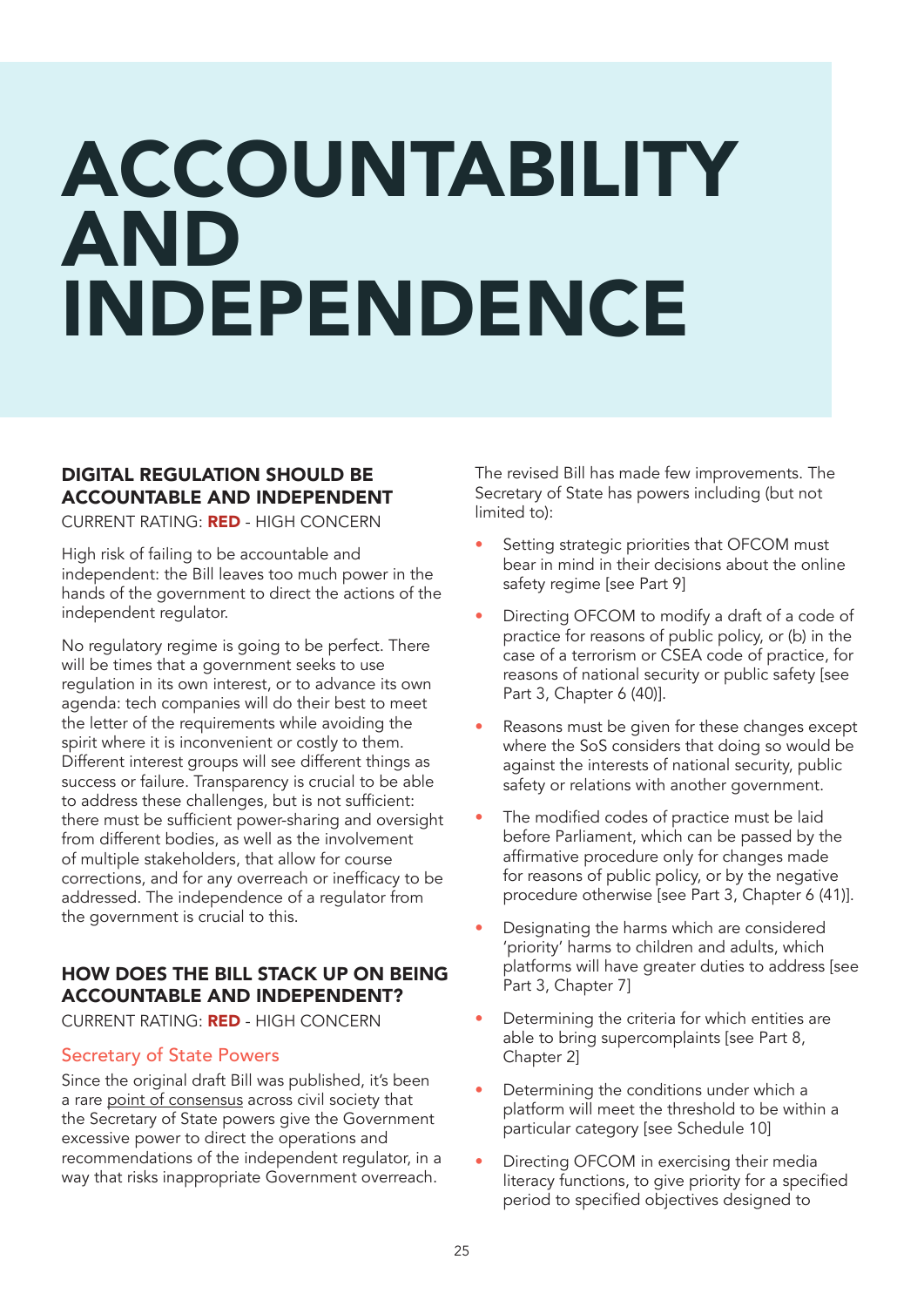address a threat either to public health and safety or to national security [see Part 9, 146]

- Issuing guidance to OFCOM [see Part 9, 147]
- Powers to amend the Bill, including powers to repeal some existing exemptions for services out of scope [see Part 11]

## RECOMMENDATIONS

We support [Carnegie's recommendations](https://d1ssu070pg2v9i.cloudfront.net/pex/pex_carnegie2021/2022/03/31120201/The-Online-Safety-Bill-Our-Initial-Analysis.pdf) that:

• 'We suggest that the Secretary of State's powers to direct OFCOM on the detail of its work (such as codes) are removed for all reasons except National Security.'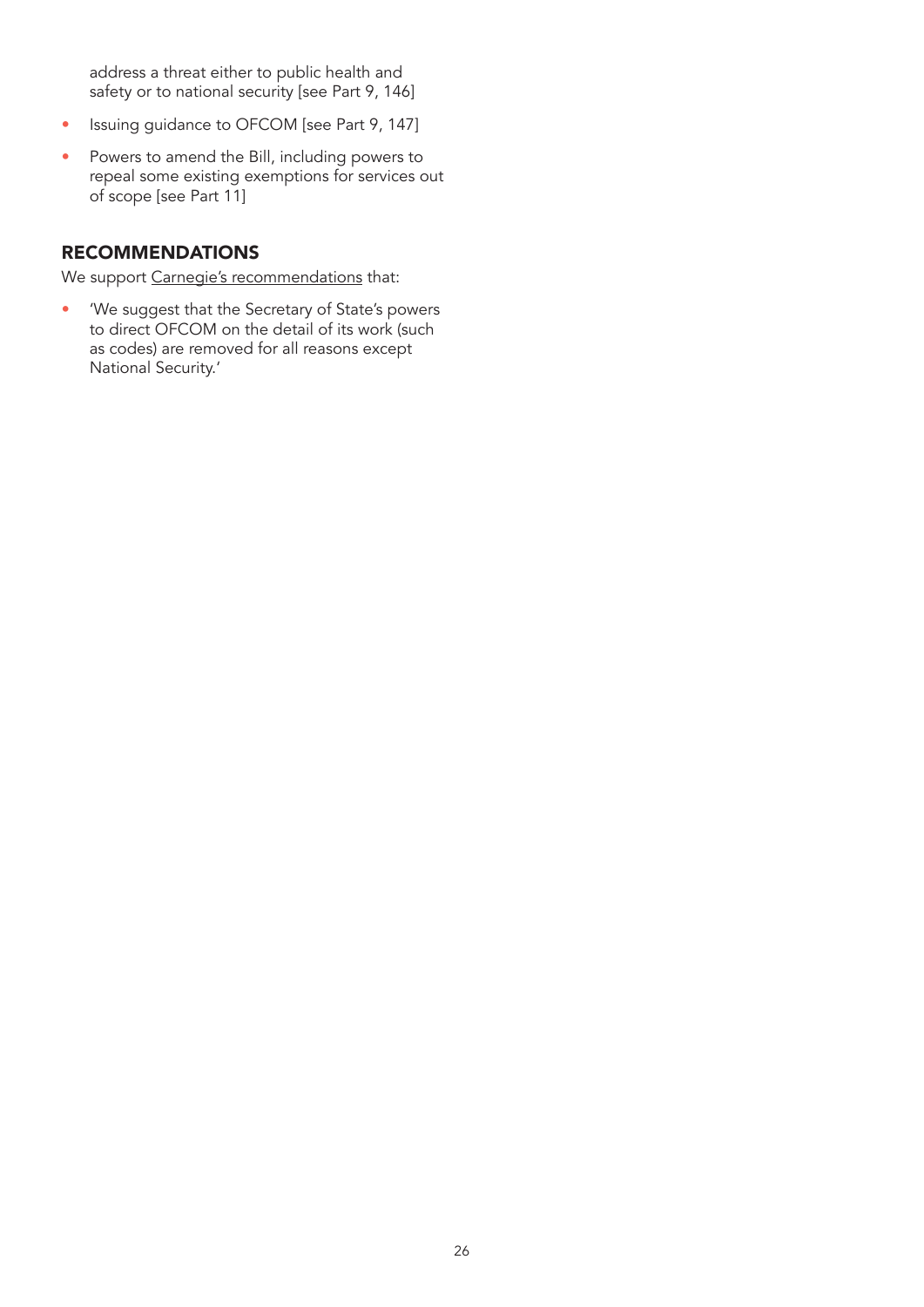# <span id="page-26-0"></span>BEING HOLISTIC

## DIGITAL REGULATION SHOULD BE **HOLISTIC**

CURRENT RATING: RED - HIGH CONCERN

High risk of failing to be holistic: we are in the middle of mass Government reforms to legislation upon which the Bill depends, including data protection and human rights, which have been widely criticised for weakening rather than strengthening the protection of citizens' rights.

A digital regulatory regime cannot live or die by one Bill or Act alone. It relies on an interlocking network of legislation, from criminal law to human rights law to data protection to product safety and competition legislation, as well as wider policy decisions around education, digital access, media literacy, not to mention international technological standards. [Weakening any of these will weaken the whole](https://demos.co.uk/blog/the-success-of-the-online-safety-bill-will-depend-on-the-governments-ability-to-admit-it-could-go-wrong/)  [regime.](https://demos.co.uk/blog/the-success-of-the-online-safety-bill-will-depend-on-the-governments-ability-to-admit-it-could-go-wrong/)

The UK regulation also has significant implications for other models of digital regulation worldwide, and if it is not compatible with defending democracy, may well set [a dangerous international precedent.](https://www.indexoncensorship.org/2021/06/governments-online-safety-bill-will-be-catastrophic-for-ordinary-peoples-freedom-of-speech-says-david-davis-mp/)

## HOW DOES THE BILL STACK UP ON BEING HOLISTIC?

CURRENT RATING: RED - HIGH CONCERN

## Framework of criminal law in the UK

Platforms' most stringent duties around content relate to content which is illegal under UK law: some of this is defined by existing offences, and new communications offences are being added through the Online Safety Bill. UK laws, however, are not perfect: from gaps in the law that mean some groups are seen to be [underprotected](https://www.bbc.co.uk/news/uk-politics-56399862), to issues of [structural](https://committees.parliament.uk/work/347/the-macpherson-report-twentyone-years-on/news/157006/urgent-action-needed-to-tackle-deep-rooted-and-persistent-racial-disparities-in-policing/)  [inequality](https://committees.parliament.uk/work/347/the-macpherson-report-twentyone-years-on/news/157006/urgent-action-needed-to-tackle-deep-rooted-and-persistent-racial-disparities-in-policing/), and in particular racial disparities, evident in how laws are enforced. These problems will only be translated across to how platforms implement their safety duties unless these problems are acknowledged, and proactively addressed and rectified.

## Framework of data protection legislation in the UK

The privacy expectations on platforms make explicit reference to statutory provisions and the rule of law concerning privacy, including personal data. However, the Government is currently [reforming](https://www.gov.uk/government/consultations/data-a-new-direction) the UK's data protection regime: meaning that if [protections for data generally are weakened](https://www.openrightsgroup.org/blog/internet-policy-is-broken/), the safeguards in the Online Safety Bill against platform overreach through their privacy duties are accordingly weakened, as would be efforts to [improve online safety through competition policy.](https://www.openrightsgroup.org/blog/online-safety-made-dangerous/)

## Framework of human rights legislation in the UK

The backstop to what this means in practice is likely to come down to the wider framework of human rights legislation operational in the UK. The Government is currently proposing to reform the Human Rights Act in a move nearuniversally condemned by civil society (you can read our submission to the consultation [here\)](https://demos.co.uk/project/joint-submission-human-rights-act-reform-consultation/). In particular, the proposed reforms seek to prioritise freedom of expression above privacy and other human rights concerns, which seems reflected in the Government's approach to online safety, and recently the Government has stated their intention that freedom of expression should be a legal '[trump card](https://www.theguardian.com/law/2022/mar/25/raab-says-uk-bill-of-rights-will-stop-free-speech-being-whittled-away-by-wokery)'. This prioritisation of non-interference in speech risks interfering with crucial action from platforms to combat extremism, disinformation and abuse, without meaningfully strengthening positive promotion of freedom of expression for those groups whose speech is most marginalised. We do not believe there should be a hierarchy of rights, and that the Human Rights Act remains the strongest framework to provide a backstop to the rights protected in the Online Safety Bill.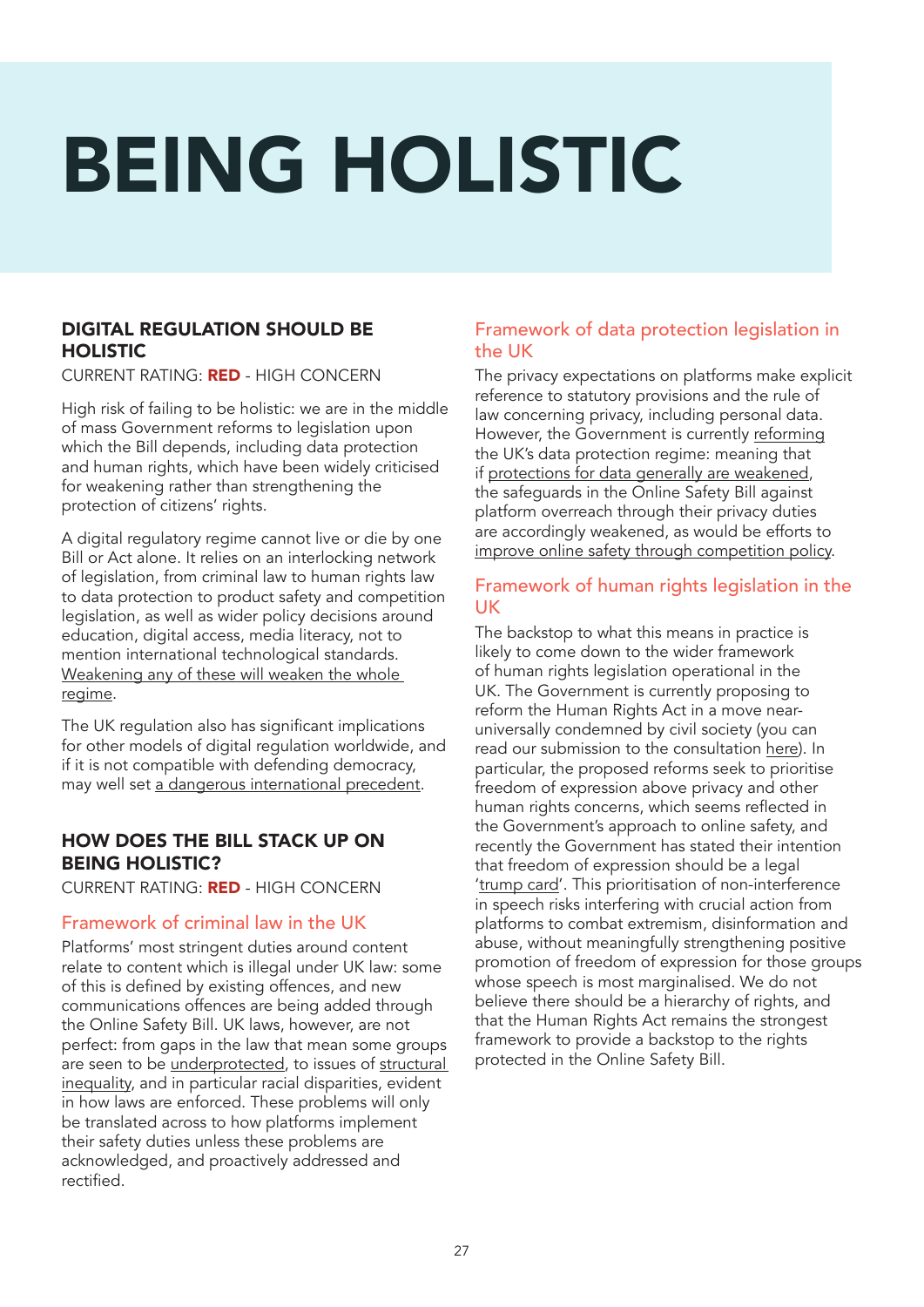## RECOMMENDATIONS

- The Government's proposed reform of the Human Rights Act [should be abandoned](https://www.libertyhumanrights.org.uk/issue/plans-to-reform-the-human-rights-act-are-an-unashamed-power-grab/#:~:text=Liberty%20has%20condemned%20plans%20to,aim%20of%20making%20it%20untouchable.)
- The Government should not seek to reform GDPR in a 'pro-growth, innovation-friendly' manner which in practice undermines the strength of user data protection
- After the regulatory regime has been set up, the Law Commission should carry out a review of where existing laws are leading to discriminatory outcomes in platform safety duty compliance (as opposed to where platforms are failing to comply with their safety duties)

We welcome engagement on any aspect of this paper: please contact ellen.judson@demos.co.uk for further information or discussion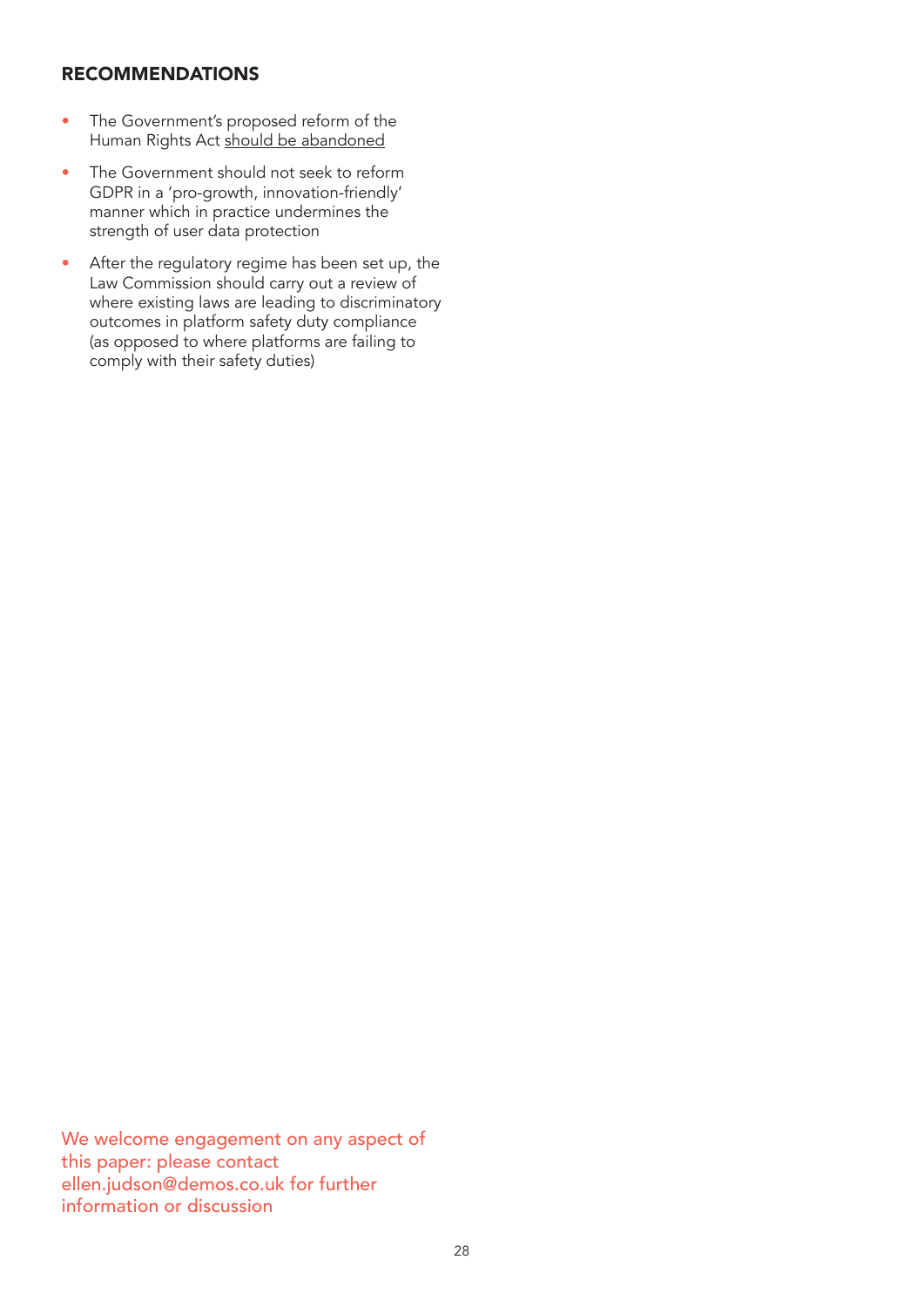#### Licence to publish

#### Demos – Licence to Publish

The work (as defined below) is provided under the terms of this licence ('licence'). The work is protected by copyright and/or other applicable law. Any use of the work other than as authorized under this licence is prohibited. By exercising any rights to the work provided here, you accept and agree to be bound by the terms of this licence. Demos grants you the rights contained here in consideration of your acceptance of such terms and conditions.

#### 1 Definitions

a 'Collective Work' means a work, such as a periodical issue, anthology or encyclopedia, in which the Work in its entirety in unmodified form, along with a number of other contributions, constituting separate and independent works in themselves, are assembled into a collective whole. A work that constitutes a Collective Work will not be considered a Derivative Work (as defined below) for the purposes of this Licence.

b 'Derivative Work' means a work based upon the Work or upon the Work and other pre-existing works, such as a musical arrangement, dramatization, fictionalization, motion picture version, sound recording, art reproduction, abridgment, condensation, or any other form in which the Work may be recast, transformed, or adapted, except that a work that constitutes a Collective Work or a translation from English into another language will not be considered a Derivative Work for the purpose of this Licence.

c 'Licensor' means the individual or entity that offers the Work under the terms of this Licence.

d 'Original Author' means the individual or entity who created the Work.

e 'Work' means the copyrightable work of authorship offered under the terms of this Licence.

f 'You' means an individual or entity exercising rights under this Licence who has not previously violated the terms of this Licence with respect to the Work, or who has received express permission from Demos to exercise rights under this Licence despite a previous violation.

#### 2 Fair Use Rights

Nothing in this licence is intended to reduce, limit, or restrict any rights arising from fair use, first sale or other limitations on the exclusive rights of the copyright owner under copyright law or other applicable laws.

#### 3 Licence Grant

Subject to the terms and conditions of this Licence, Licensor hereby grants You a worldwide, royalty-free, nonexclusive, perpetual (for the duration of the applicable copyright) licence to exercise the rights in the Work as stated below:

a to reproduce the Work, to incorporate the Work into one or more Collective Works, and to reproduce the Work as incorporated in the Collective Works;

b to distribute copies or phono-records of, display publicly, perform publicly, and perform publicly by means of a digital audio transmission the Work including as incorporated in Collective Works; The above rights may be exercised in all media and formats whether now known or hereafter devised. The above rights include the right to make such modifications as are technically necessary to exercise the rights in other media and formats. All rights not expressly granted by Licensor are hereby reserved.

#### 4 Restrictions

The licence granted in Section 3 above is expressly made subject to and limited by the following restrictions:

a You may distribute, publicly display, publicly perform, or publicly digitally perform the Work only under the terms of this Licence, and You must include a copy of, or the Uniform Resource Identifier for, this Licence with every copy or phono-record of the Work You distribute, publicly display, publicly perform, or publicly digitally perform. You may not offer or impose any terms on the Work that alter or restrict the terms of this Licence or the recipients' exercise of the rights granted hereunder. You may not sublicence the Work. You must keep intact all notices that refer to this Licence and to the disclaimer of warranties. You may not distribute, publicly display, publicly perform, or publicly digitally perform the Work with any technological measures that control access or use of the Work in a manner inconsistent with the terms of this Licence Agreement. The above applies to the Work as incorporated in a Collective Work, but this does not require the Collective Work apart from the Work itself to be made subject to the terms of this Licence. If You create a Collective Work, upon notice from any Licensor You must, to the extent practicable, remove from the Collective Work any reference to such Licensor or the Original Author, as requested.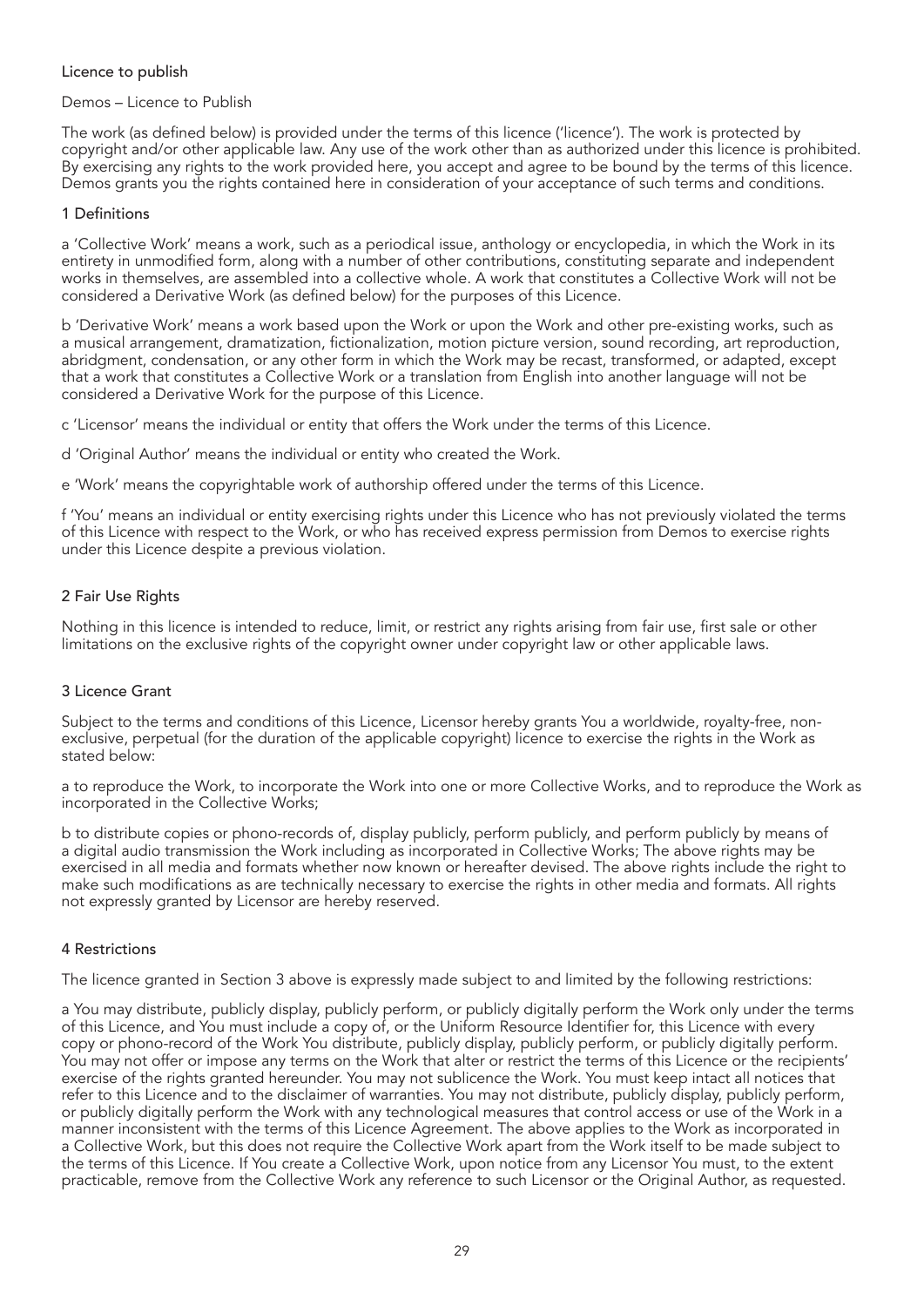b You may not exercise any of the rights granted to You in Section 3 above in any manner that is primarily intended for or directed toward commercial advantage or private monetary compensation. The exchange of the Work for other copyrighted works by means of digital file sharing or otherwise shall not be considered to be intended for or directed toward commercial advantage or private monetary compensation, provided there is no payment of any monetary compensation in connection with the exchange of copyrighted works.

c If you distribute, publicly display, publicly perform, or publicly digitally perform the Work or any Collective Works, you must keep intact all copyright notices for the Work and give the Original Author credit reasonable to the medium or means You are utilizing by conveying the name (or pseudonym if applicable) of the Original Author if supplied; the title of the Work if supplied. Such credit may be implemented in any reasonable manner; provided, however, that in the case of a Collective Work, at a minimum such credit will appear where any other comparable authorship credit appears and in a manner at least as prominent as such other comparable authorship credit.

#### 5 Representations, Warranties and Disclaimer

a By offering the Work for public release under this Licence, Licensor represents and warrants that, to the best of Licensor's knowledge after reasonable inquiry:

i Licensor has secured all rights in the Work necessary to grant the licence rights hereunder and to permit the lawful exercise of the rights granted hereunder without You having any obligation to pay any royalties, compulsory licence fees, residuals or any other payments;

ii The Work does not infringe the copyright, trademark, publicity rights, common law rights or any other right of any third party or constitute defamation, invasion of privacy or other tortious injury to any third party.

b Except as expressly stated in this licence or otherwise agreed in writing or required by applicable law, the work is licenced on an 'as is' basis, without warranties of any kind, either express or implied including, without limitation, any warranties regarding the contents or accuracy of the work.

#### 6 Limitation on Liability

Except to the extent required by applicable law, and except for damages arising from liability to a third party resulting from breach of the warranties in section 5, in no event will licensor be liable to you on any legal theory for any special, incidental, consequential, punitive or exemplary damages arising out of this licence or the use of the work, even if licensor has been advised of the possibility of such damages.

#### 7 Termination

a This Licence and the rights granted hereunder will terminate automatically upon any breach by You of the terms of this Licence. Individuals or entities who have received Collective Works from You under this Licence, however, will not have their licences terminated provided such individuals or entities remain in full compliance with those licences. Sections 1, 2, 5, 6, 7, and 8 will survive any termination of this Licence.

b Subject to the above terms and conditions, the licence granted here is perpetual (for the duration of the applicable copyright in the Work). Notwithstanding the above, Licensor reserves the right to release the Work under different licence terms or to stop distributing the Work at any time; provided, however that any such election will not serve to withdraw this Licence (or any other licence that has been, or is required to be, granted under the terms of this Licence), and this Licence will continue in full force and effect unless terminated as stated above.

#### 8 Miscellaneous

a Each time You distribute or publicly digitally perform the Work or a Collective Work, Demos offers to the recipient a licence to the Work on the same terms and conditions as the licence granted to You under this Licence.

b If any provision of this Licence is invalid or unenforceable under applicable law, it shall not affect the validity or enforceability of the remainder of the terms of this Licence, and without further action by the parties to this agreement, such provision shall be reformed to the minimum extent necessary to make such provision valid and enforceable.

c No term or provision of this Licence shall be deemed waived and no breach consented to unless such waiver or consent shall be in writing and signed by the party to be charged with such waiver or consent.

d This Licence constitutes the entire agreement between the parties with respect to the Work licenced here. There are no understandings, agreements or representations with respect to the Work not specified here. Licensor shall not be bound by any additional provisions that may appear in any communication from You. This Licence may not be modified without the mutual written agreement of Demos and You.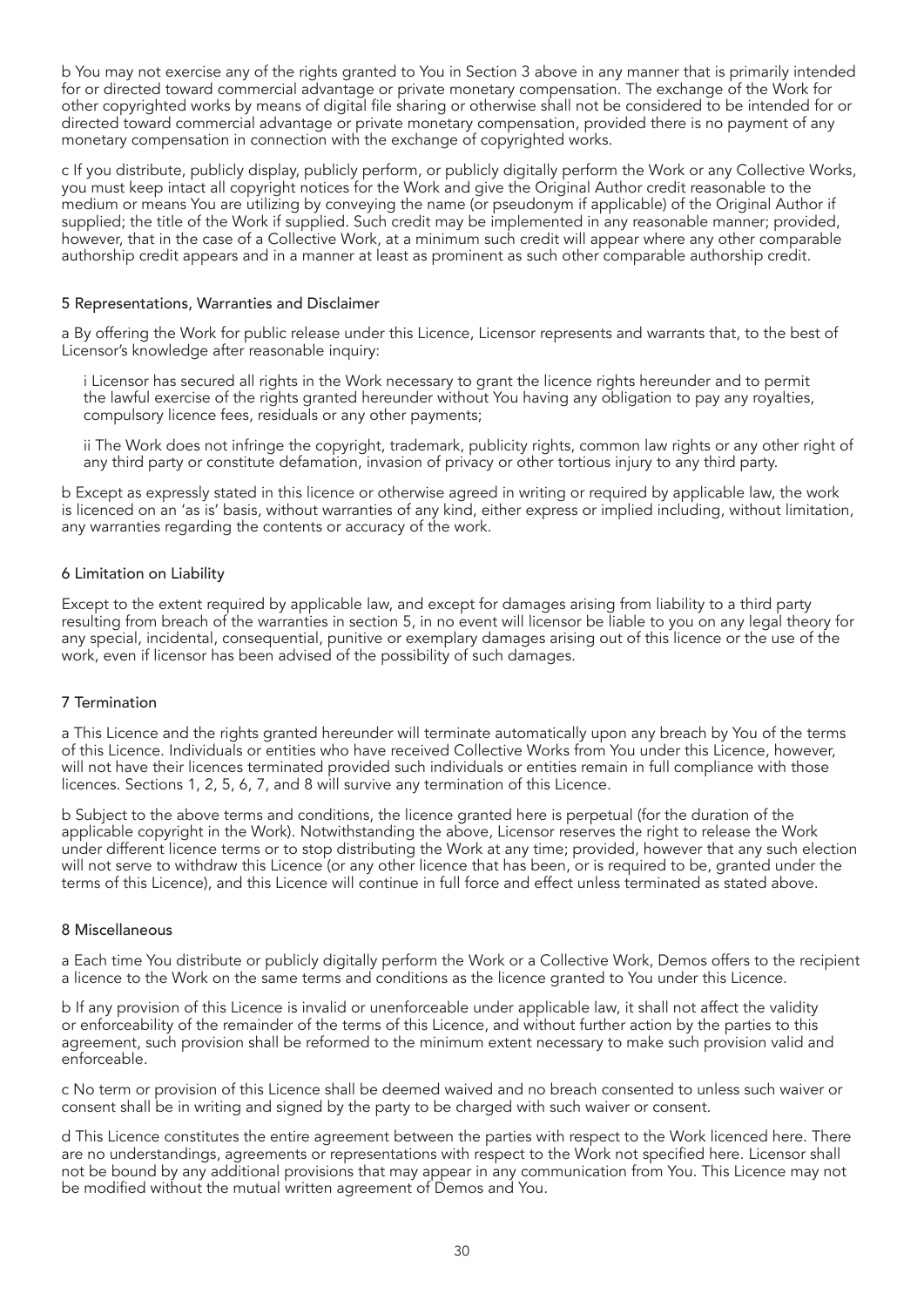# DEMOS

Demos is a champion of people, ideas and democracy. We bring people together. We bridge divides. We listen and we understand. We are practical about the problems we face, but endlessly optimistic and ambitious about our capacity, together, to overcome them.

At a crossroads in Britain's history, we need ideas for renewal, reconnection and the restoration of hope. Challenges from populism to climate change remain unsolved, and a technological revolution dawns, but the centre of politics has been intellectually paralysed. Demos will change that. We can counter the impossible promises of the political extremes, and challenge despair – by bringing to life an aspirational narrative about the future of Britain that is rooted in the hopes and ambitions of people from across our country.

Demos is an independent, educational charity, registered in England and Wales. (Charity Registration no. 1042046)

Find out more at [www.demos.co.uk](http://www.demos.co.uk)